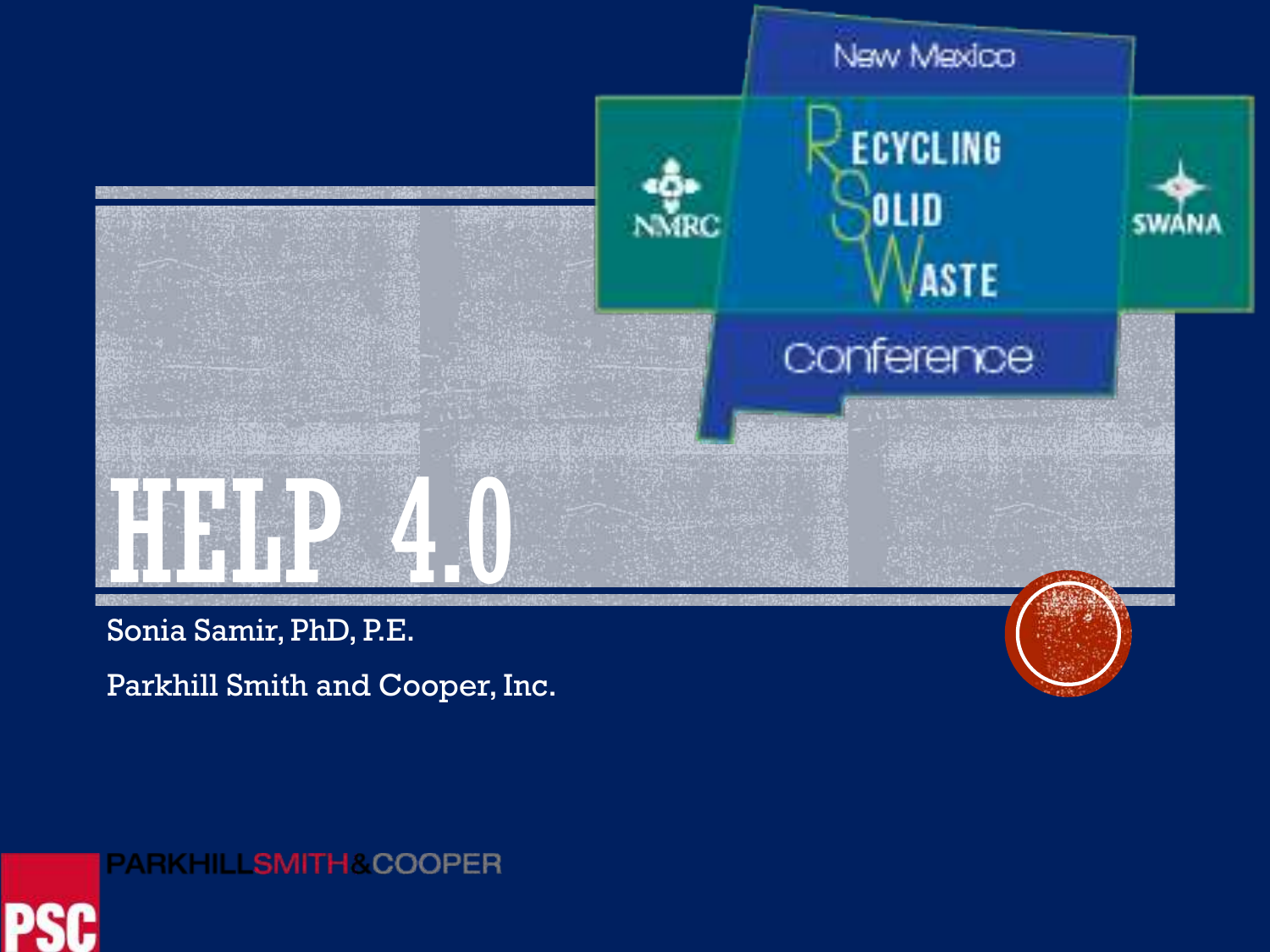# HYDROLOGIC EVALUATION OF LANDFILL PERFORMANCE (HELP)





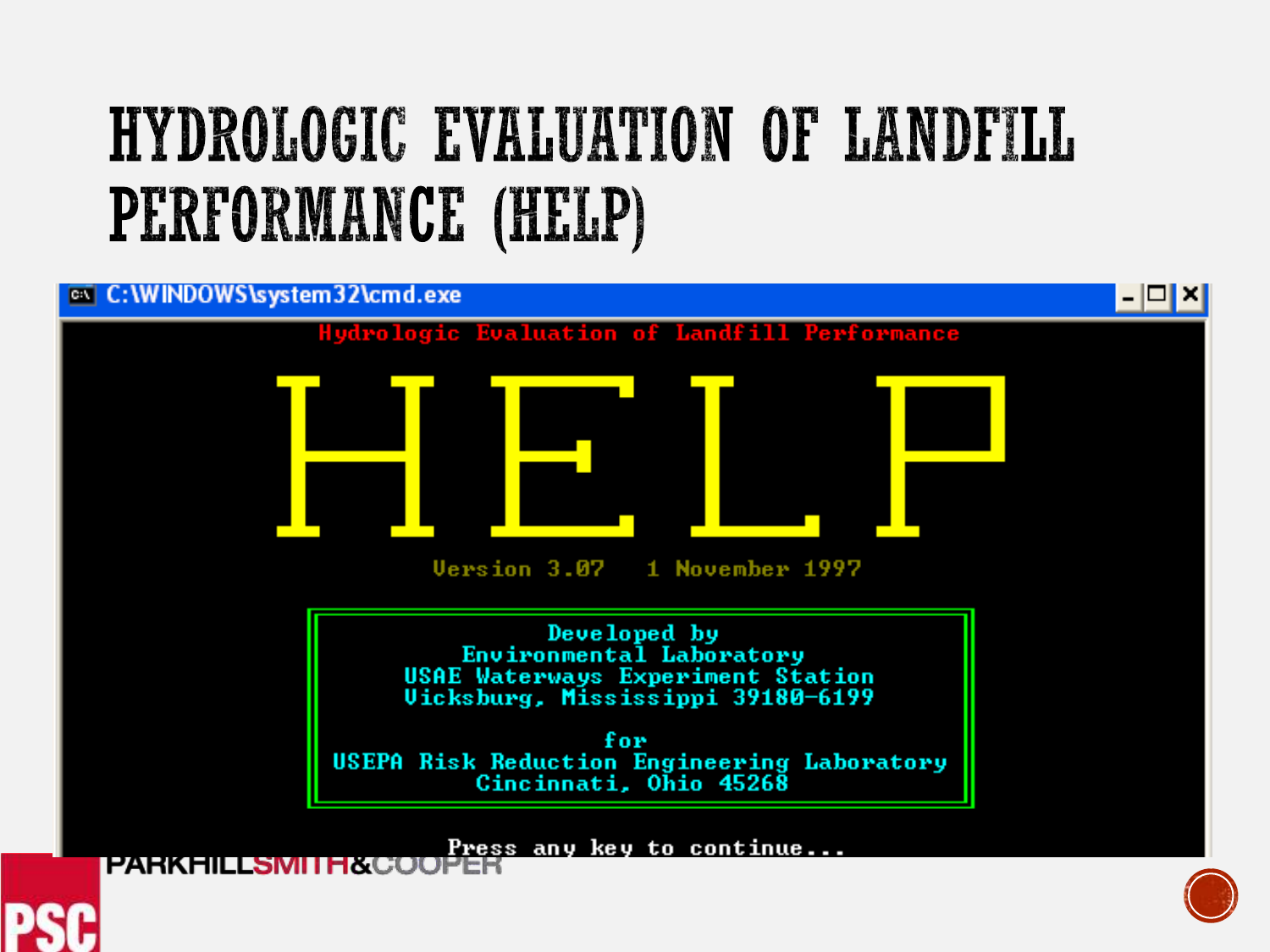# HYDROLOGIC EVALUATION OF LANDFILL PERFORMANCE (HELP)

- Developed to help hazardous landfill designers and regulators evaluate to evaluate hydrologic performance for proposed landfill
- To assist in comparisons of alternative closure cap and bottom liner designs using water balance calculations and stability evaluations
- Primary purpose is the comparison of design alternatives as judged by the water balance for the climate of the particular site





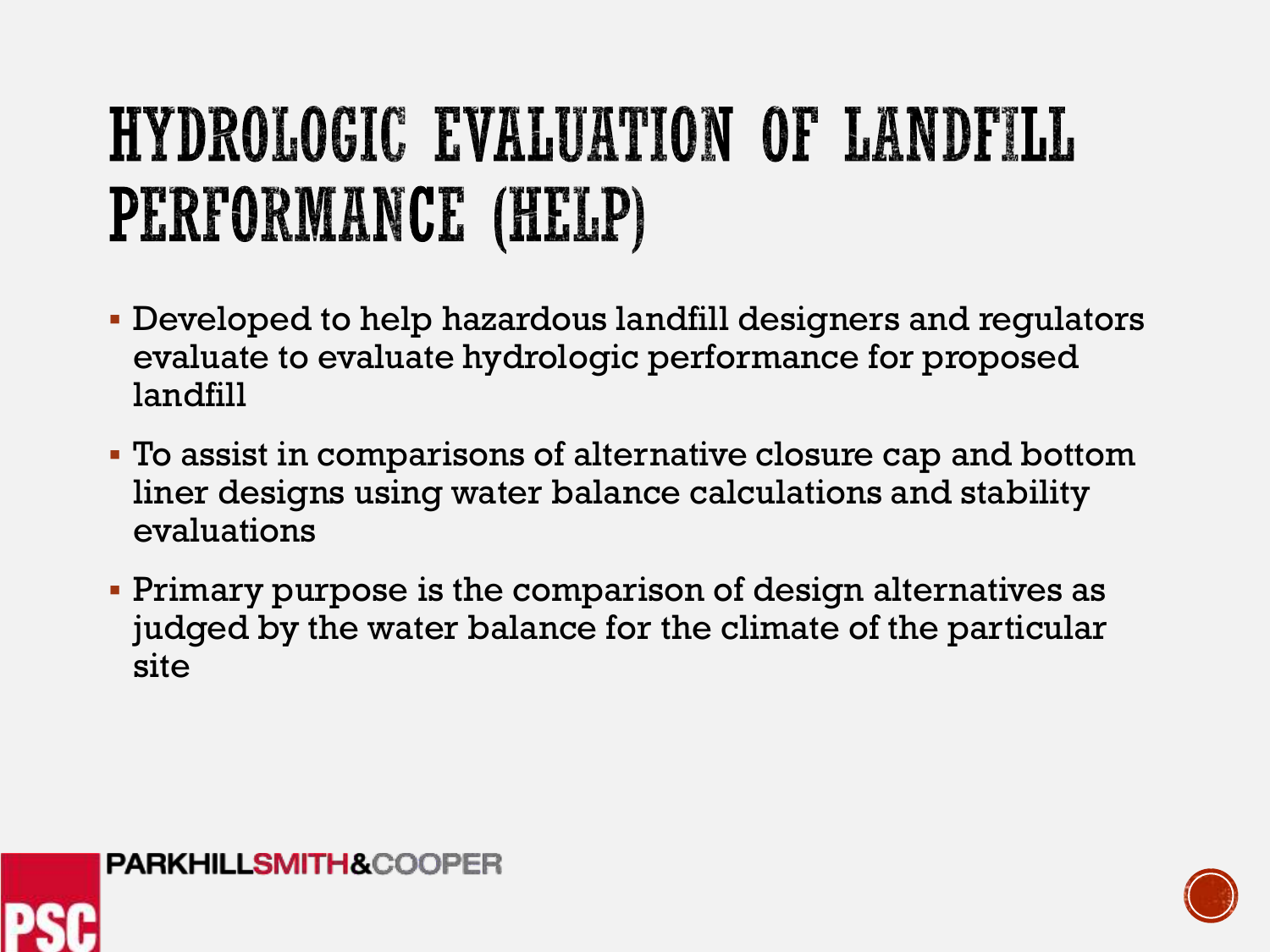# HYDROLOGIC EVALUATION OF LANDFILL PERFORMANCE (HELP)

- Quasi dimensional hydrologic numeric model
- Water balance analysis of landfills
- Water movement across, into, through and out of landfills



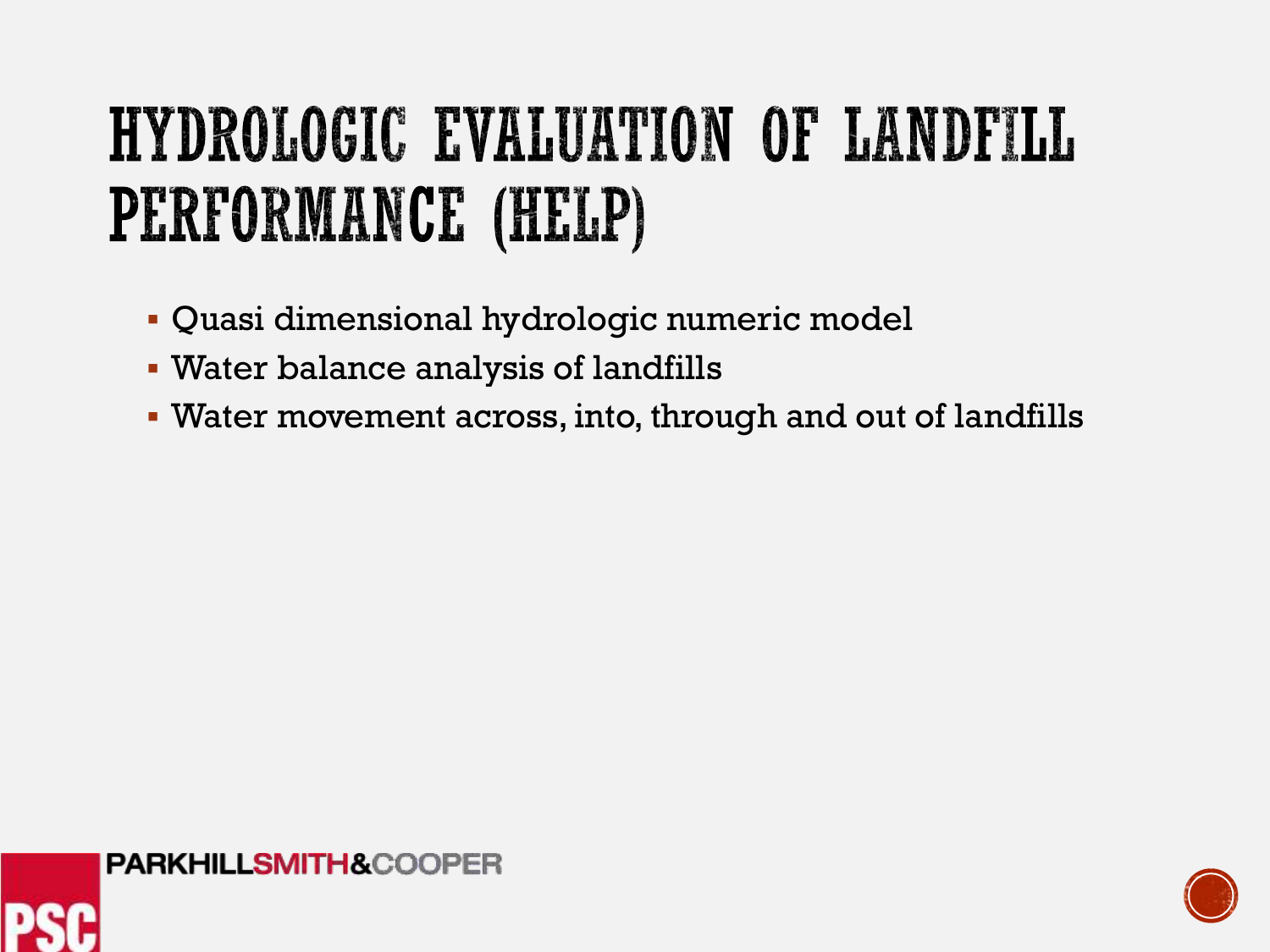## HELP MODEL

- Developed by USEPA
- Developed in 1982 by Paul Schroeder (U.S. Army Engineer Waterways Experiment Station, Vicksburg, Mississippi)
- Version 1 1984
- Version 2 1988
- **Version 3 – 1994 : Current version of HELP**



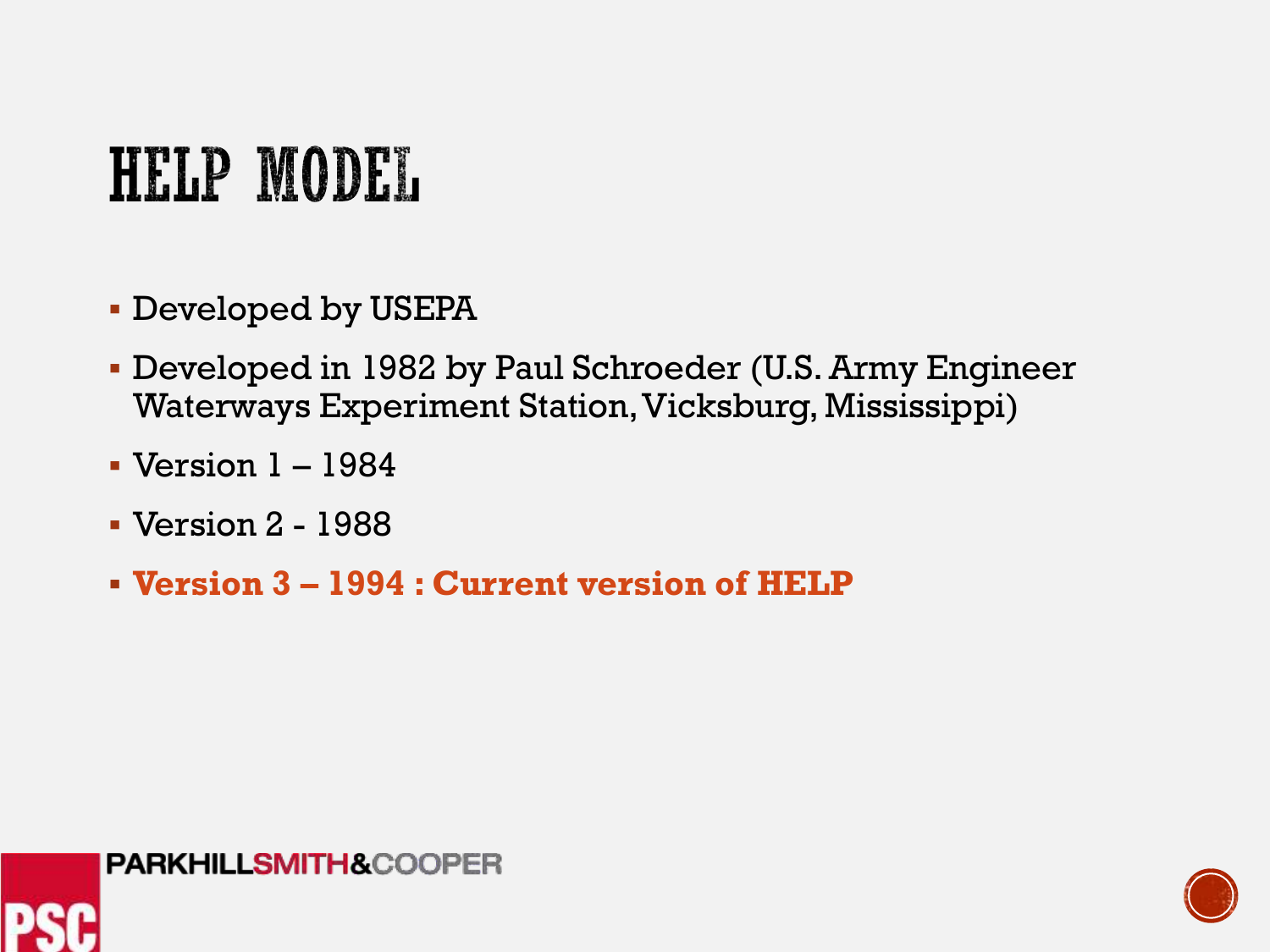# HELP MODEL

- Applicable to open, partially closed, and fully closed landfills
- **Process description:** 
	- Optional Synthetic Weather Generator (WGEN) by USDA
	- Runoff modelling based on USDA Soil Conservation Service (SCS) curve number method
	- Potential evapotranspiration is modeled by a modified Penman method
	- Evapotranspiration is modeled in the manner developed by Ritchie
	- **Plant transpiration Ritchie**
	- Vertical drainage Darcy's law





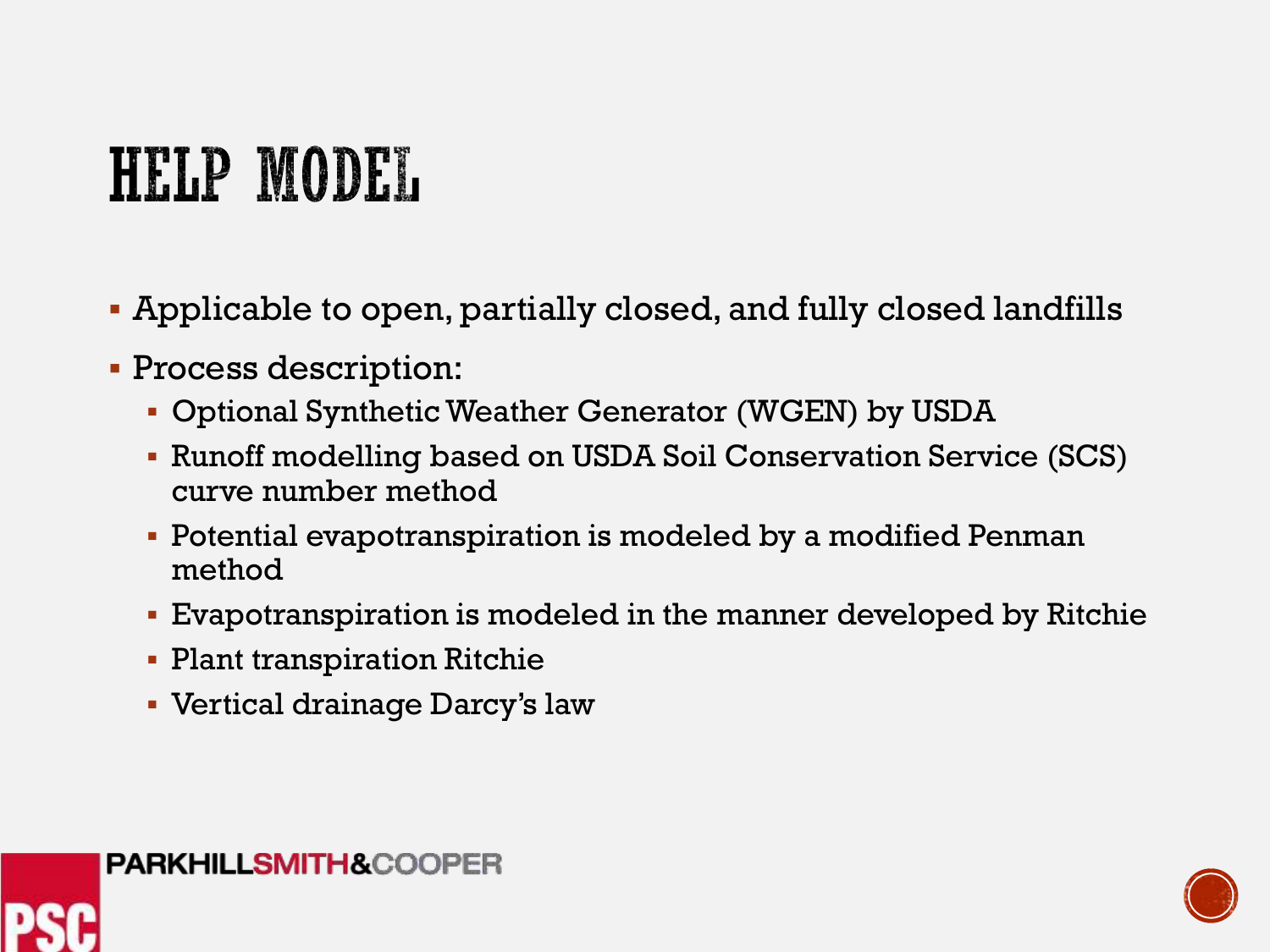#### **HELP**

- Geographical area / climate
- **G** Groundwater intrusion
- **□** Season of year, Growing Season
- $\Box$  Use of covers: daily, intermediate and final
- **Q** Operational impacts
- **u** Waste composition





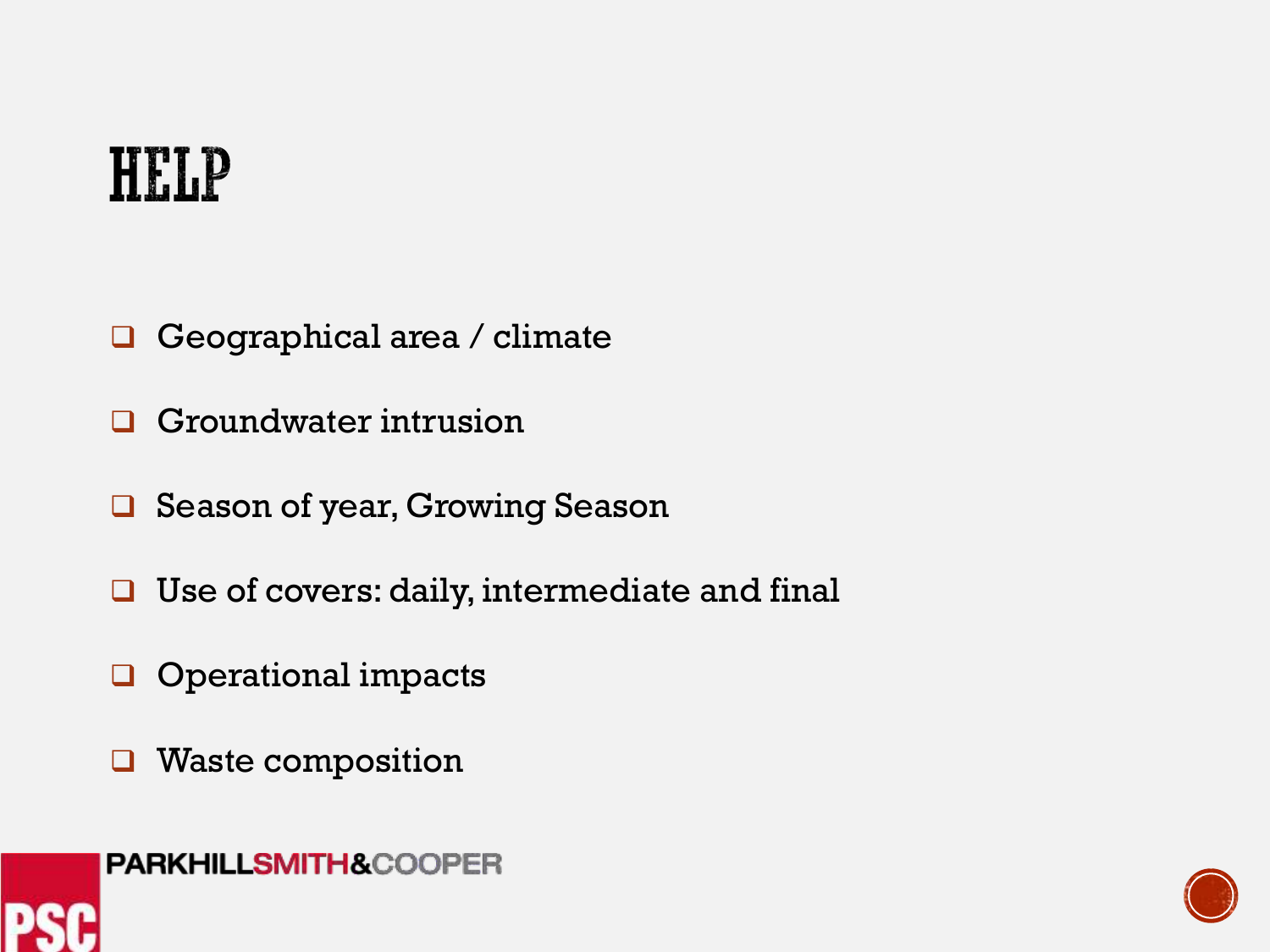#### **HELP**

- Modelling for:
	- □ Active cells
	- **u** Intermediate Cover
	- **Q** Final Cover/ Alternative Cover
- Modelling for:
	- **u** Without Recirculation
	- **u** With Recirculation
- **PARKHILLSMITH&COOPER**



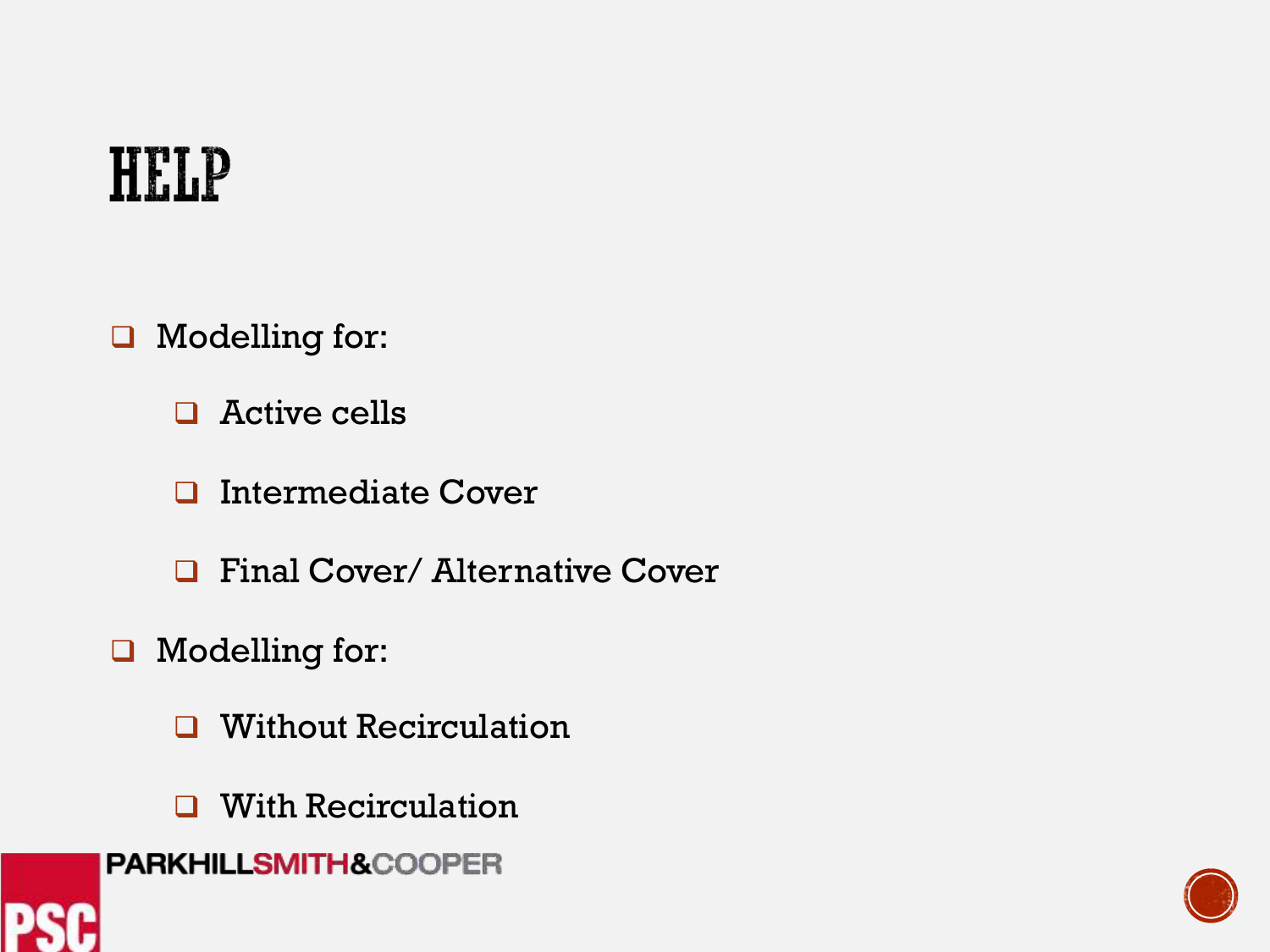



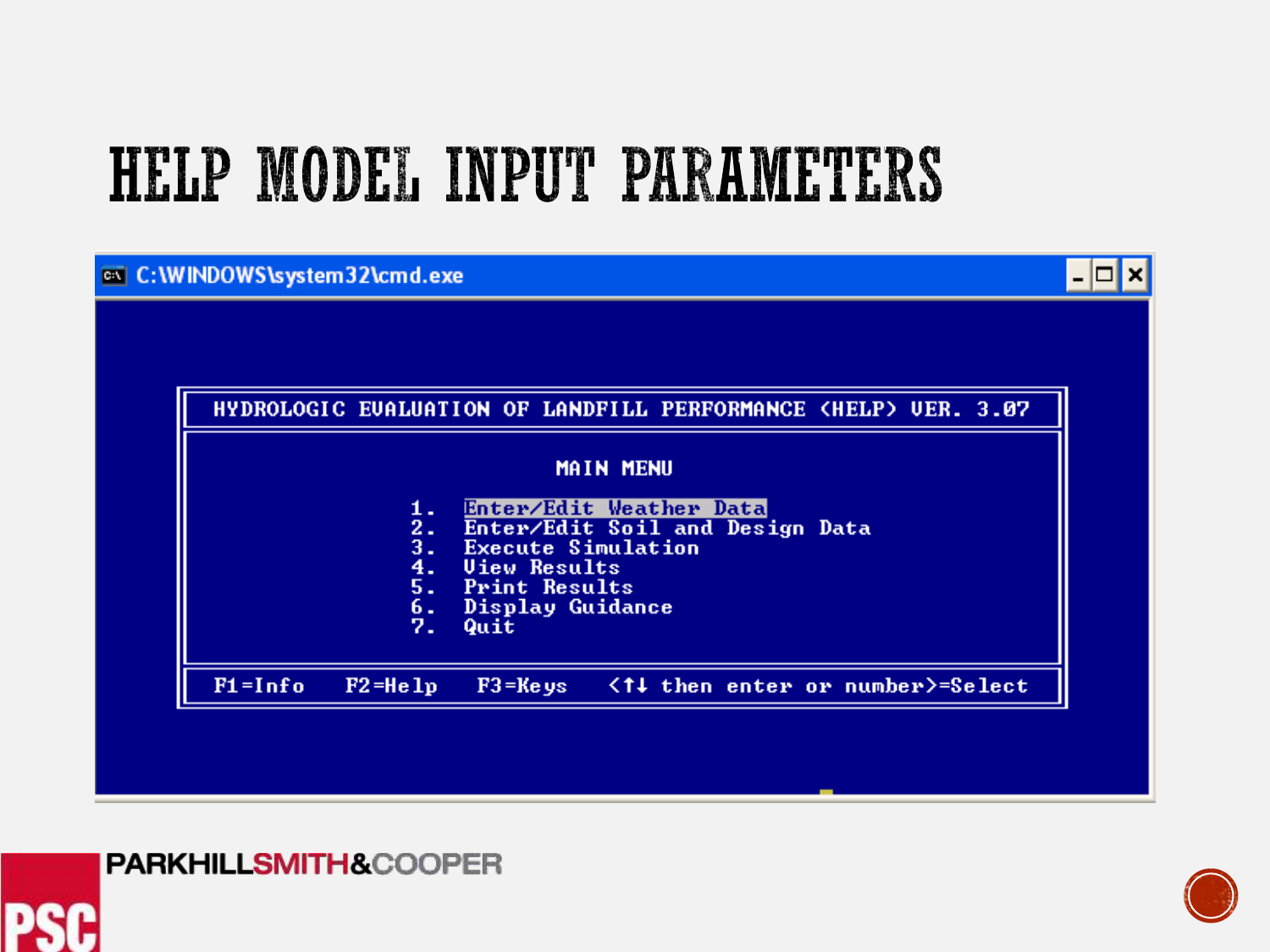- Evapotranspiration Data
	- Evaporative Zone Depth:
		- Maximum depth from which water may be removed by evapotranspiration
		- Cannot exceed the top of the topmost liner
		- Clay: 12" to 60"
		- Silt: 8 to 18"
		- Sand: 4 to 8"
		- Gravel: Few inches
		- **Less for surface without vegetation and more for with** vegetation



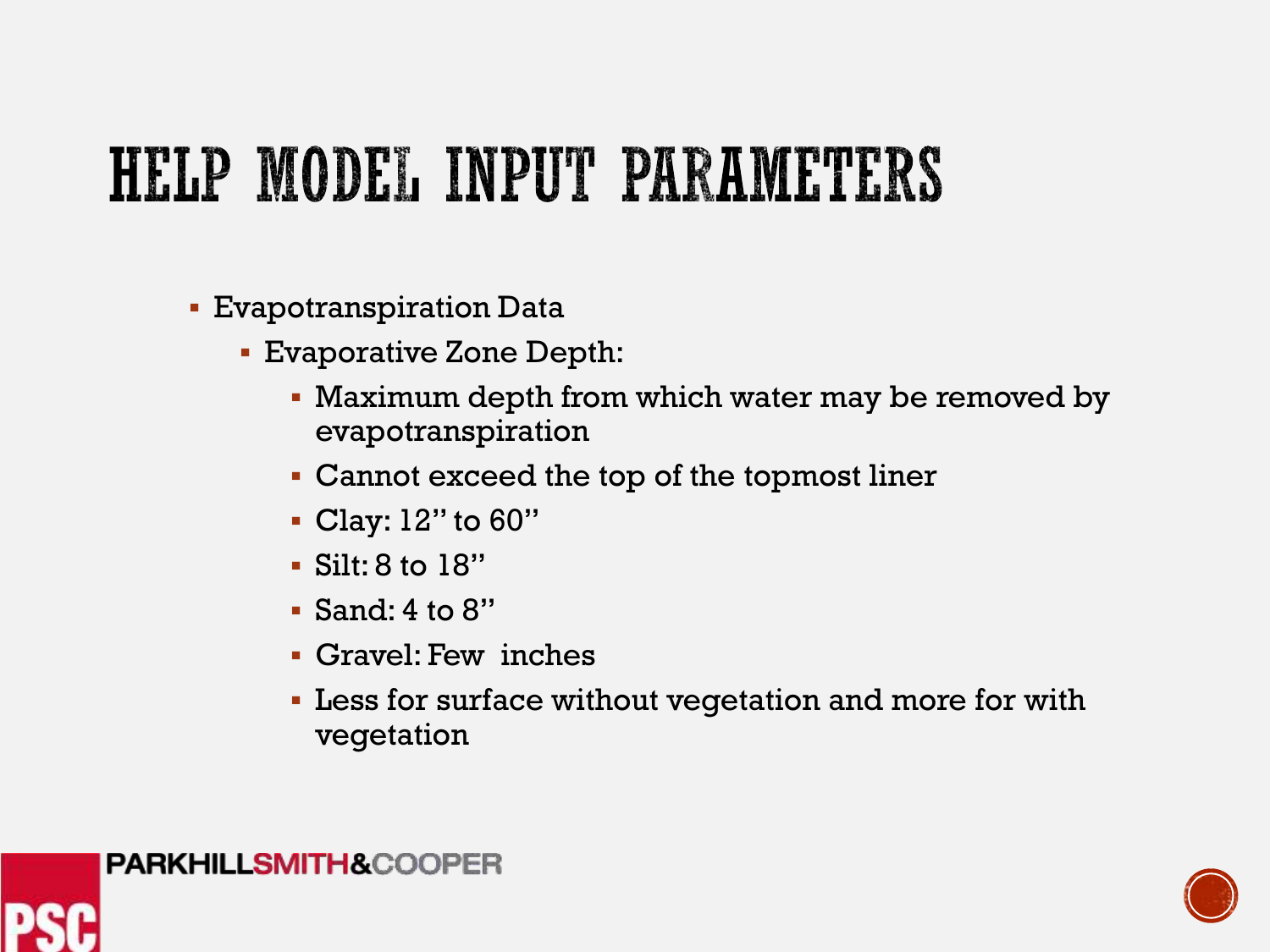- **Evapotranspiration Data** 
	- Maximum Leaf Area Index
		- (Leaf area of actively transpiring vegetation) : (area of land on which the vegetation is growing)
			- Bare Ground: 0
			- Poor Strand of Grass: 1
			- Fair Strand of Grass: 2
			- Good Strand of Grass: 3.5
			- Excellent Strand of Grass: 5



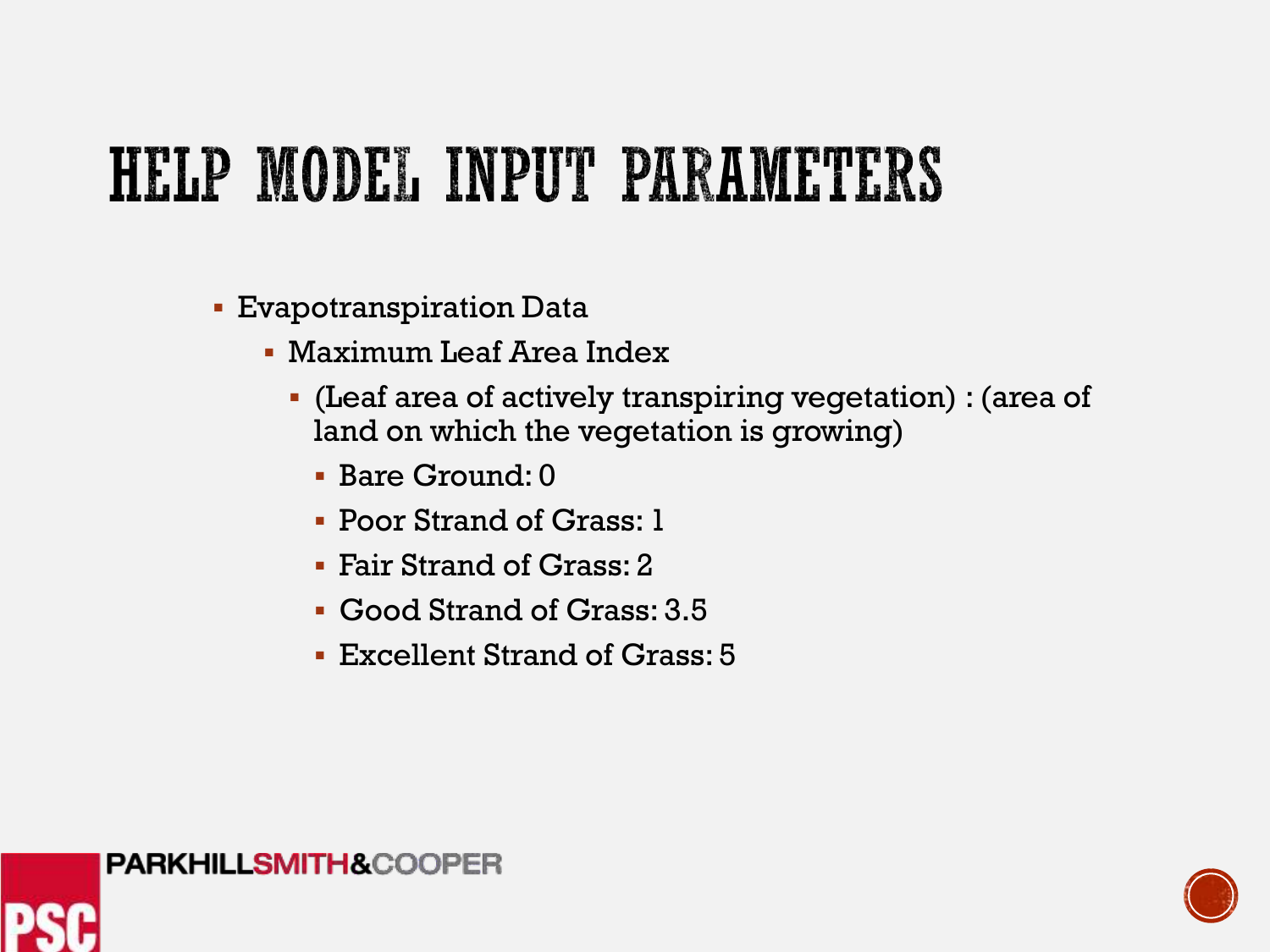- Evapotranspiration Data
	- Growing Season Start Day:
		- Day of year when the normal mean daily temperature rises above 50-55F.
	- Growing Season End Day:
		- Day of year when the normal mean daily temperature falls below 50-55
- Normal Average annual wind speed
- Normal Average quarterly relative humidity
	- Data available from NOAA climatological data summary





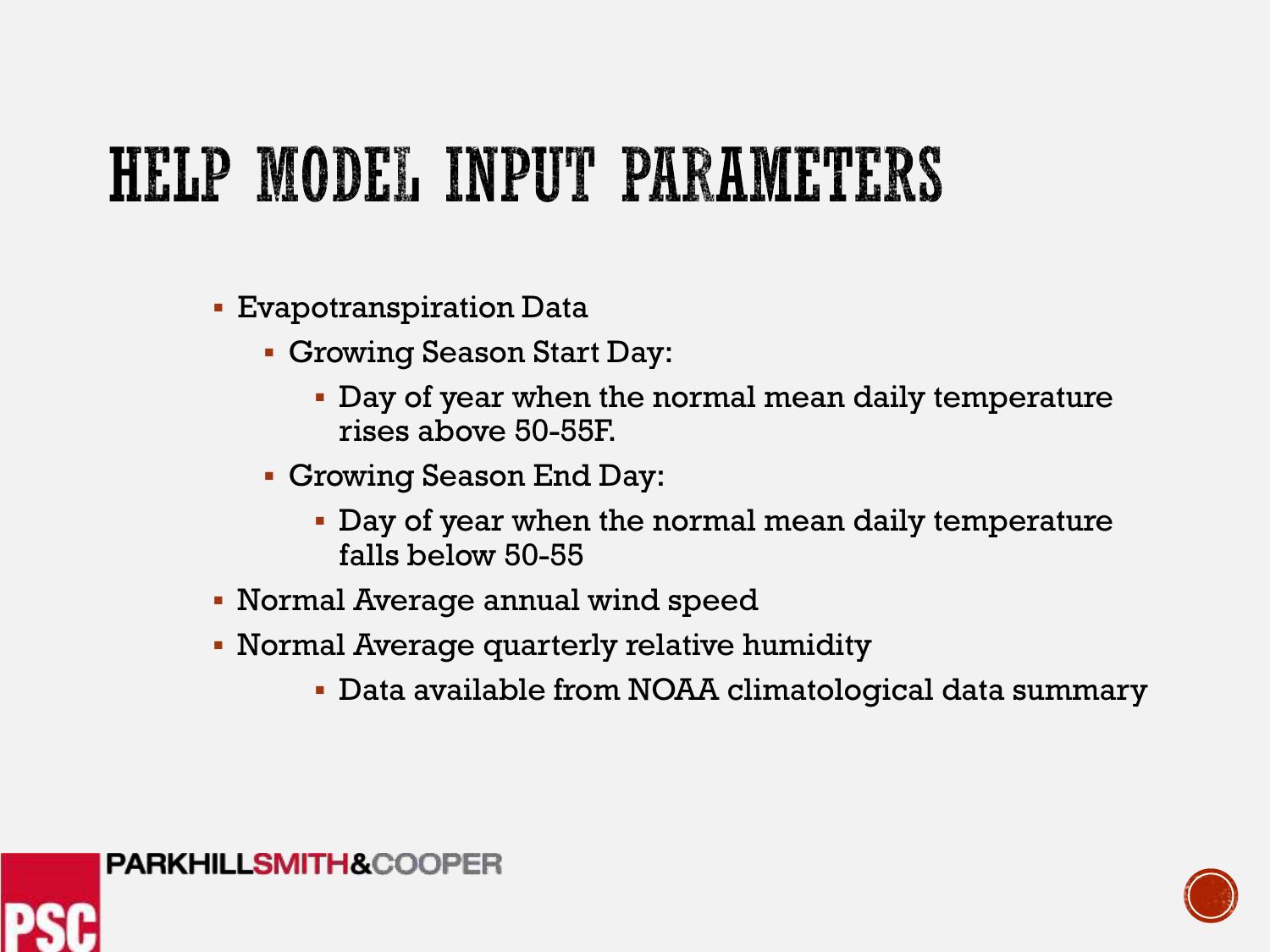#### on C: WINDOWS \system 32\cmd.exe



#### **PARKHILLSMITH&COOPER**





– ∣⊡| ×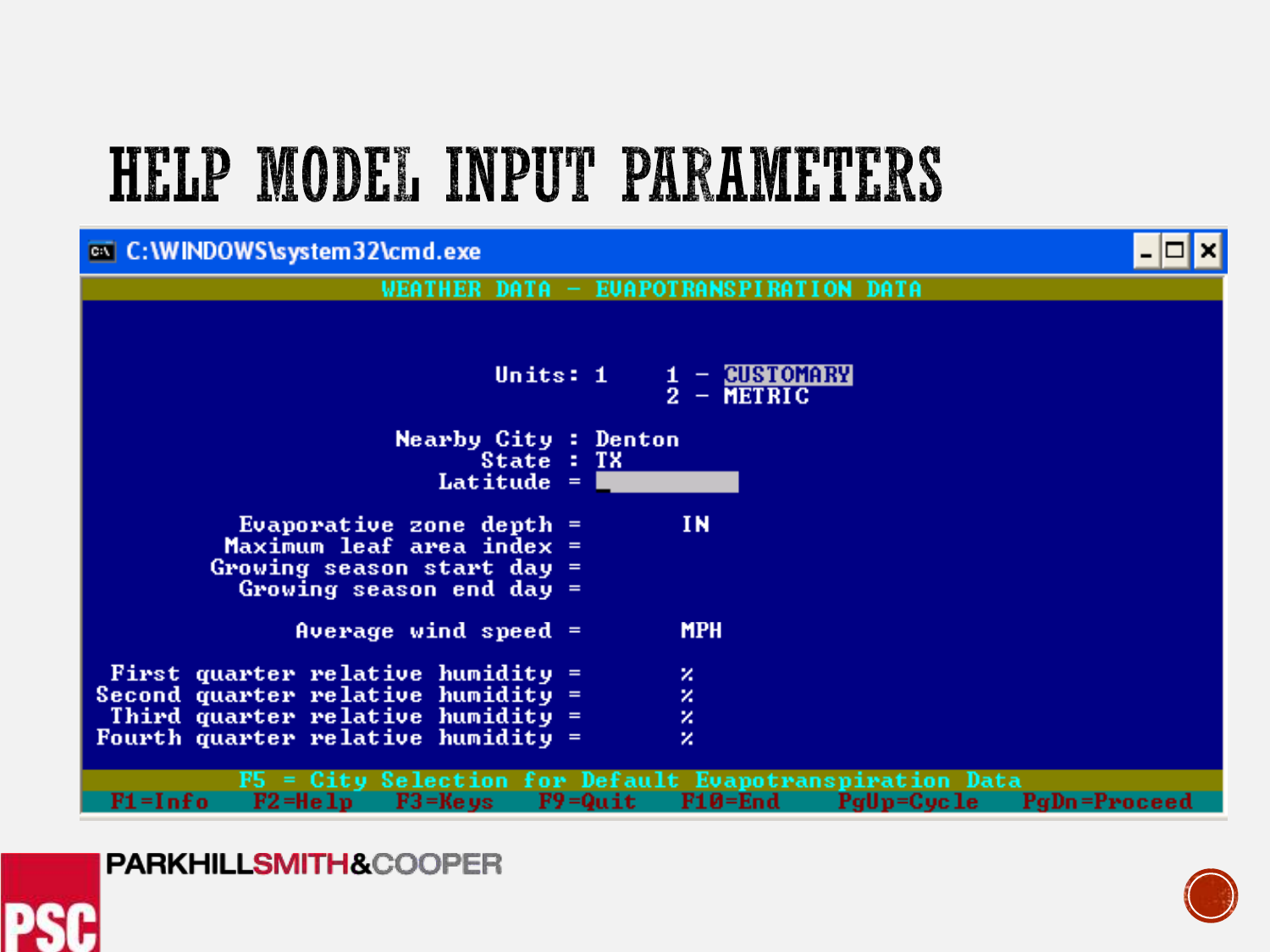- Weather Data:
	- Evapotranspiration Data
	- **Precipitation**
	- Temperature
	- Solar Radiation



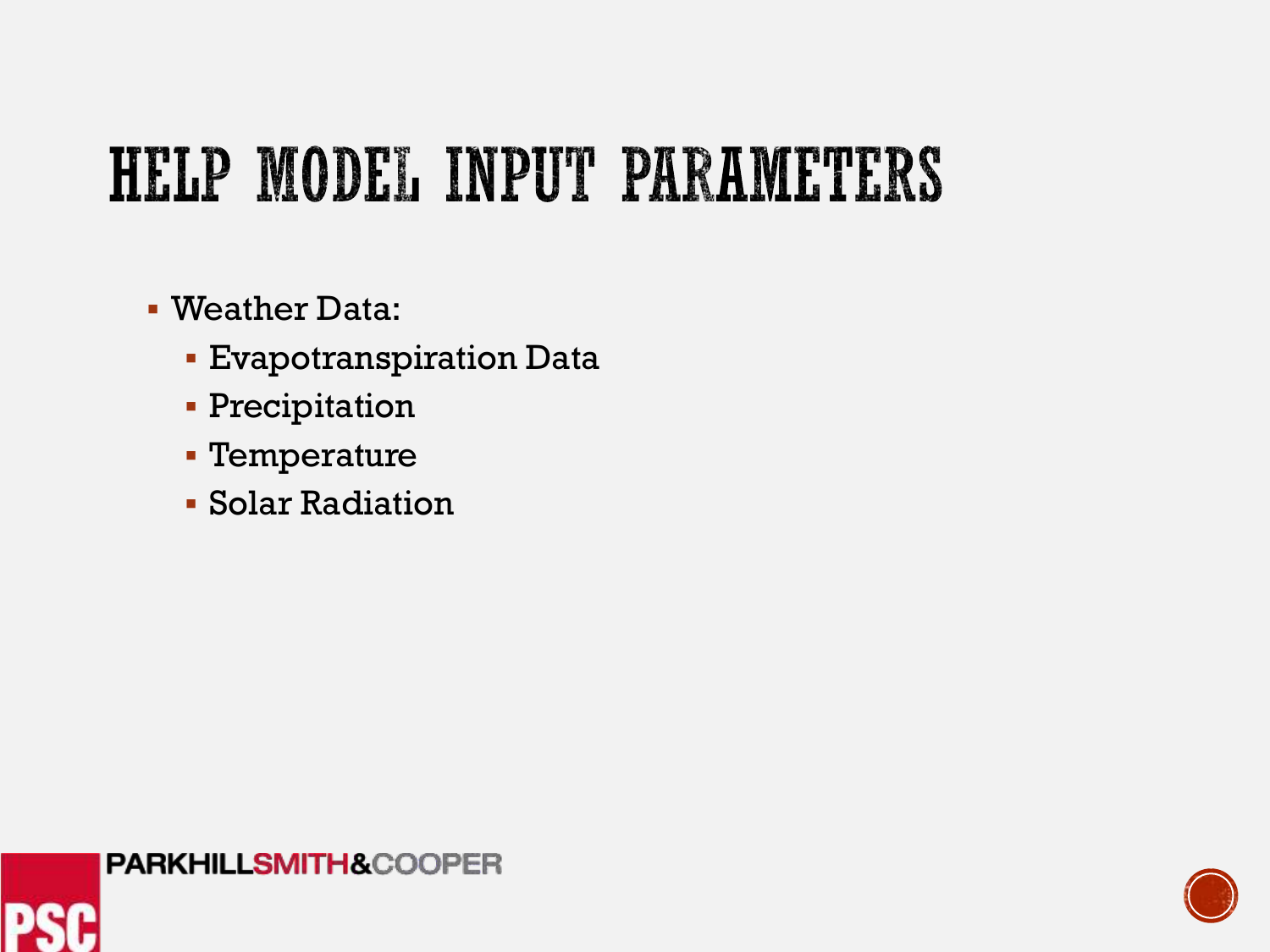| <b>ex</b> C:\WINDOWS\system32\cmd.exe      |                                                                                           |              |
|--------------------------------------------|-------------------------------------------------------------------------------------------|--------------|
|                                            | <b>FILE EDITING</b><br><b>WEATHER DATA</b>                                                |              |
|                                            |                                                                                           |              |
|                                            | -DI RECTORY-                                                                              | $-$ FILE $-$ |
| <b>PRECIPITATION</b><br><b>TEMPERATURE</b> | <b>C: \HELP\</b><br><b>C: NELPN</b>                                                       |              |
| SOLAR RADIATION                            | <b>C: NELPN</b>                                                                           |              |
| <b>EUAPOTRANSPIRATION</b>                  | <b>C:NELPN</b>                                                                            |              |
|                                            |                                                                                           |              |
|                                            |                                                                                           |              |
|                                            | Enter names for files that you wish to edit, or PgDn to create new data.                  |              |
|                                            |                                                                                           |              |
|                                            |                                                                                           |              |
|                                            |                                                                                           |              |
|                                            |                                                                                           |              |
|                                            |                                                                                           |              |
| F1=Info<br>$F2 = He1p$                     | List Files on Specified Directory<br>$F9 = Quit$<br>PgUp=Return<br>$F3 = Keys$<br>F10=End | PgDn=Proceed |

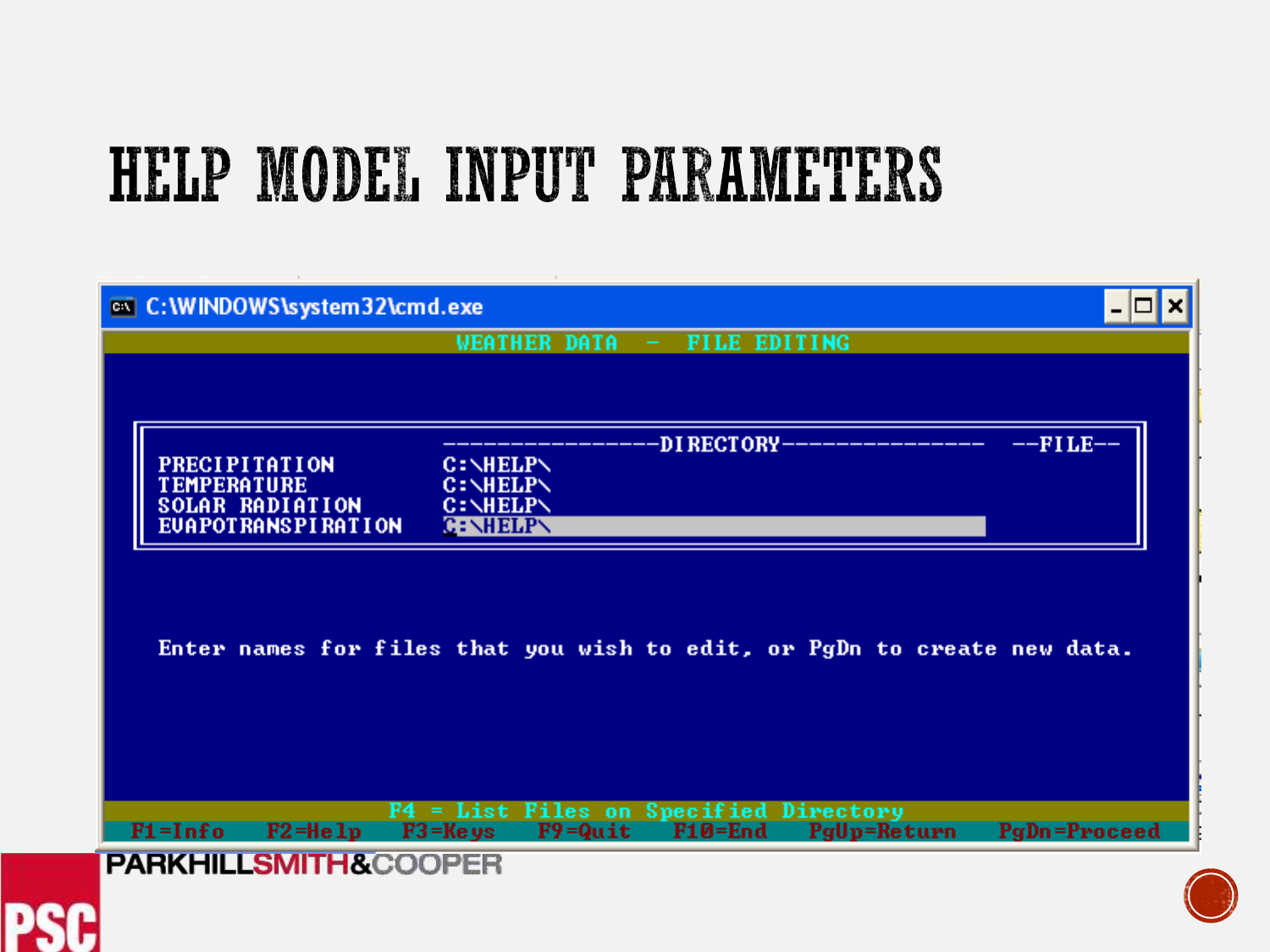

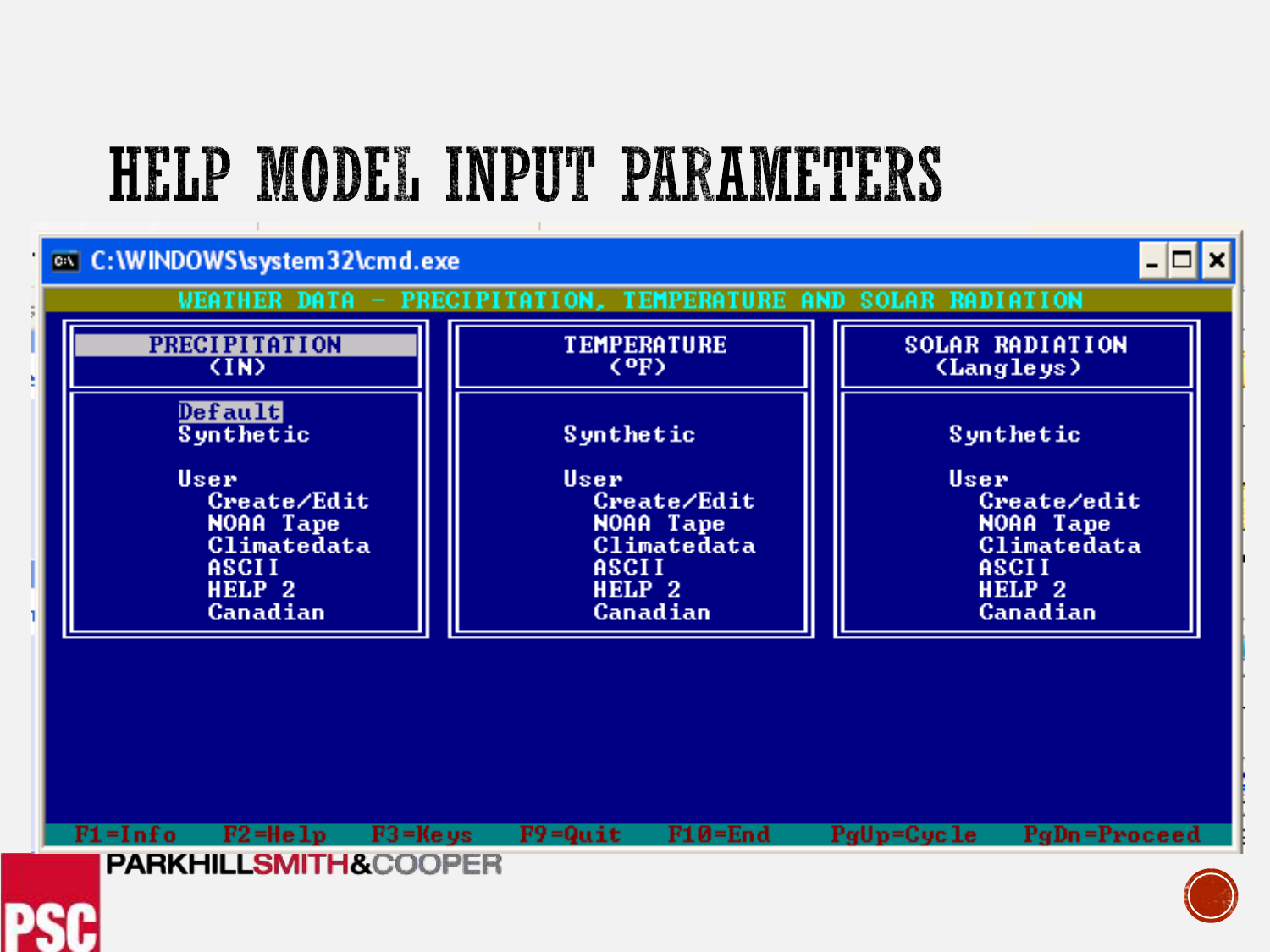#### on C: \WINDOWS\system32\cmd.exe – ∣⊏∥×l SYNTHETIC TEMPERATURE DATA City: DALLAS **State: TEXAS** Number of Years for Synthetic Data Generation<br>Use Default Normal Mean Monthly Temperatures  $\frac{5}{2}$ <sub>ES</sub> N<sub>0</sub> Normal Mean Monthly Temperature (OF) **USER DEFAULT** 44.0 January 1.  $\overline{2}$ . **February** 48.5  $3<sub>1</sub>$ March  $56.1$ 65.9  $4.$ April 73.7 5. May 6. June  $82.0$ 7. 86.3 July  $8.$ 85.5 August 9. 78.6 September 67.9 10. October 11. 55.6 **November**  $12.$ December 47.8 **F10-Generate Data**  $F1 = Info$  $F2 = He1p$  $F9 = Quit$ Esc=Cancel



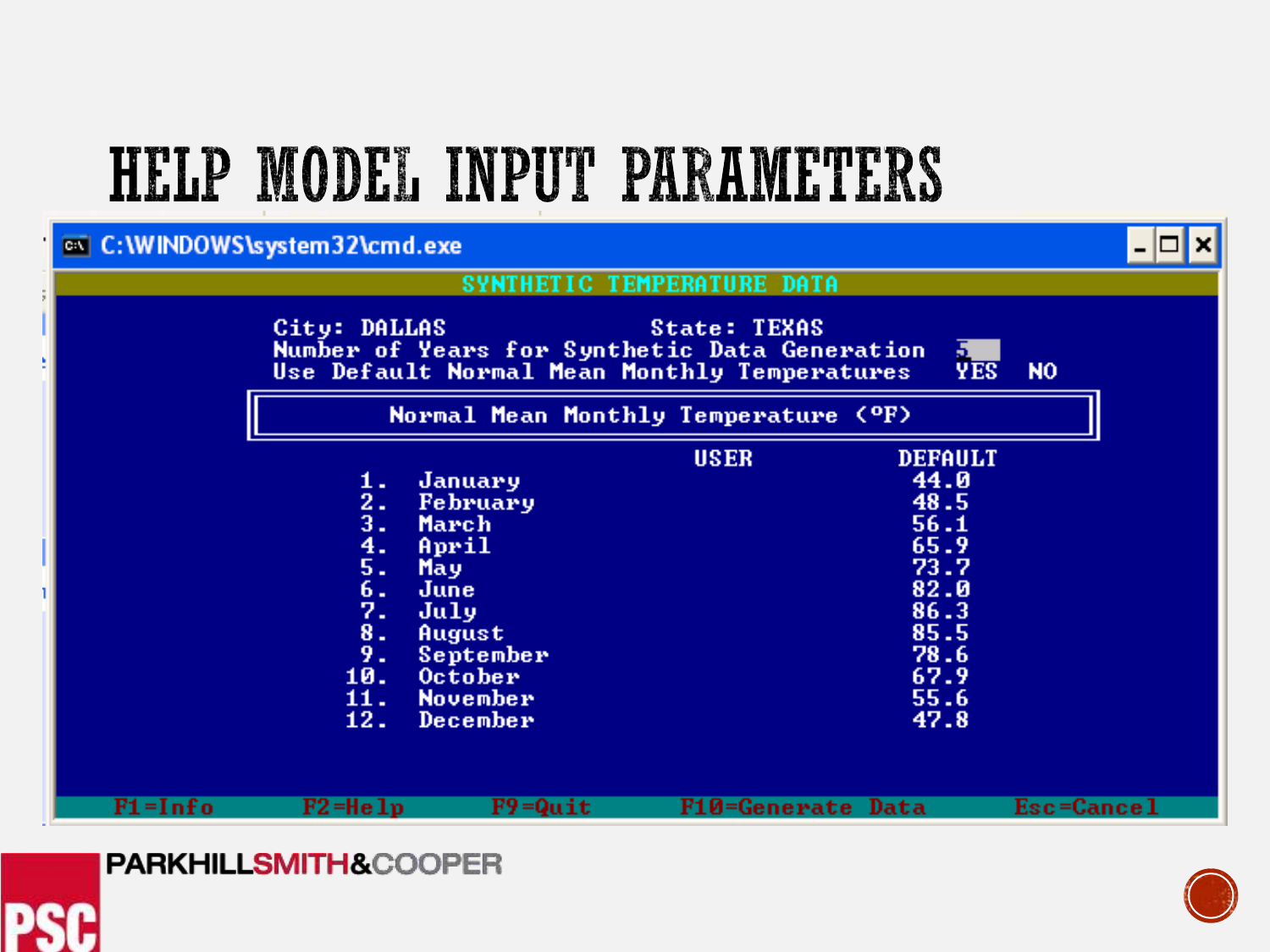





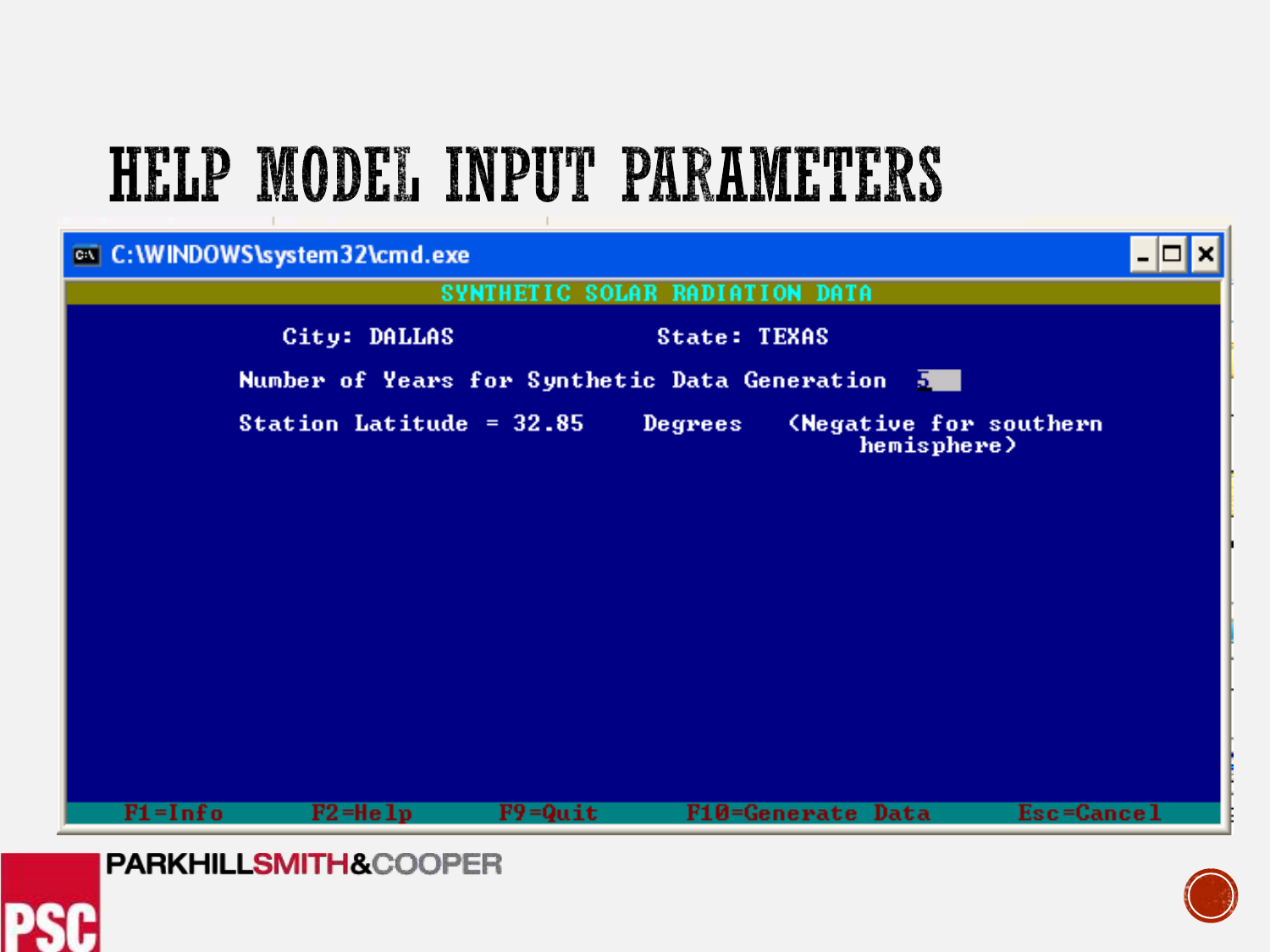- Soil & Design Data
	- Landfill General Information
	- Layer Data
	- Geomembrane Characteristics
	- **Drainage Characteristics**
	- Site Characteristics



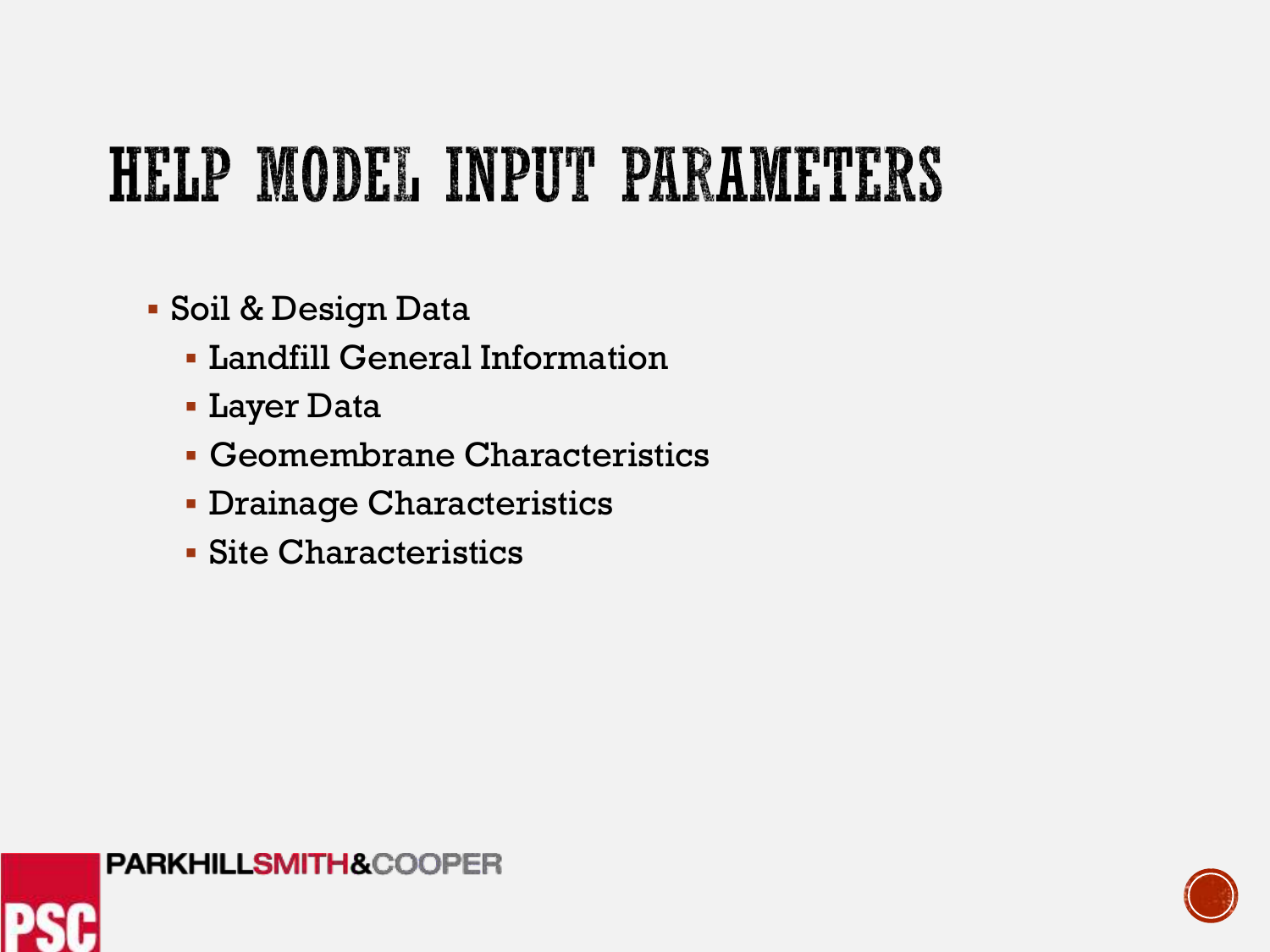





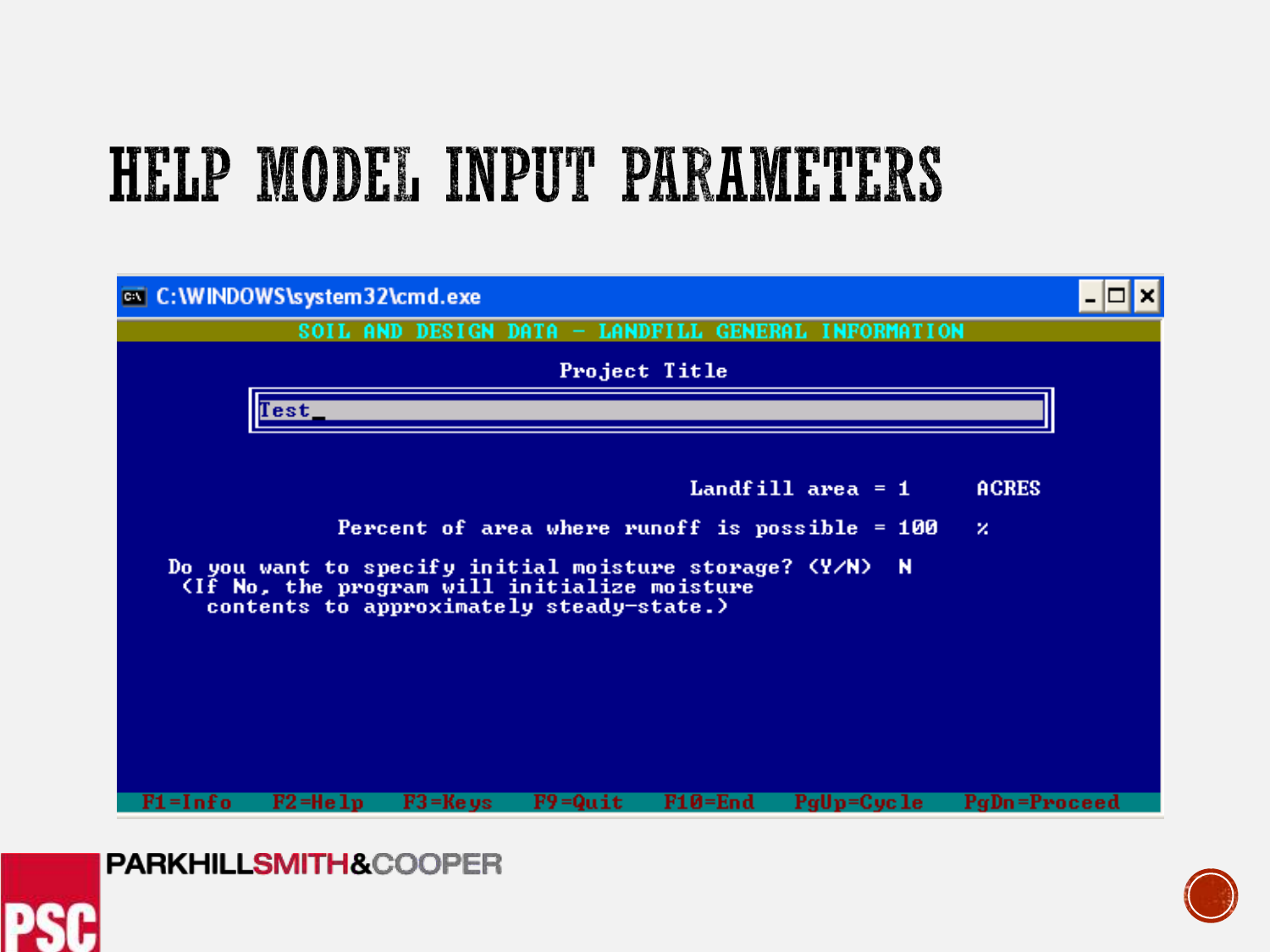|                                                                        | ox C: WINDOWS \system 32\cmd.exe      |                                          |                               |                                               |                                              |                                      | ×                                                                 |
|------------------------------------------------------------------------|---------------------------------------|------------------------------------------|-------------------------------|-----------------------------------------------|----------------------------------------------|--------------------------------------|-------------------------------------------------------------------|
|                                                                        | <b>LAYER</b><br><b>TYPE</b>           | <b>LAYER</b><br><b>THICKNESS</b><br>(IN) | soil<br><b>TEXTURE</b><br>NO. | TOTAL<br><b>POROS I TY</b><br><00L/00L>       | <b>FIELD</b><br><b>CAPACITY</b><br><00F/00F> | WILTING<br><b>POINT</b><br><00L/00L> | INITIAL<br><b>MOISTURE</b><br>(00 <sub>T</sub> /00 <sub>T</sub> ) |
| $\frac{1}{2}$<br>3<br>4<br>5<br>6<br>7<br>8901234567<br>[8<br>[9<br>20 | П<br>$\frac{1}{2}$ $\frac{4}{3}$      | 36<br>2400<br>12<br>.235<br>- 06<br>840  | 35                            | .38<br>.52<br>.38<br>.85<br>.25               | .229<br>.294<br>.229<br>.01<br>.22           | .058<br>.14<br>.058<br>.005<br>.055  |                                                                   |
|                                                                        | $A = Add$<br>Above<br>Info<br>F2=Help | A1t<br>B=Add<br>$F3 = Keys$              | Be low                        | $C = Copy$<br>Alt<br>F6/F7=Default/User Soils | Alt<br>$F9 = Quit$                           | D=Delete<br>F10=End                  | M=Move<br>Alt<br>PgUp<br>PgDn                                     |



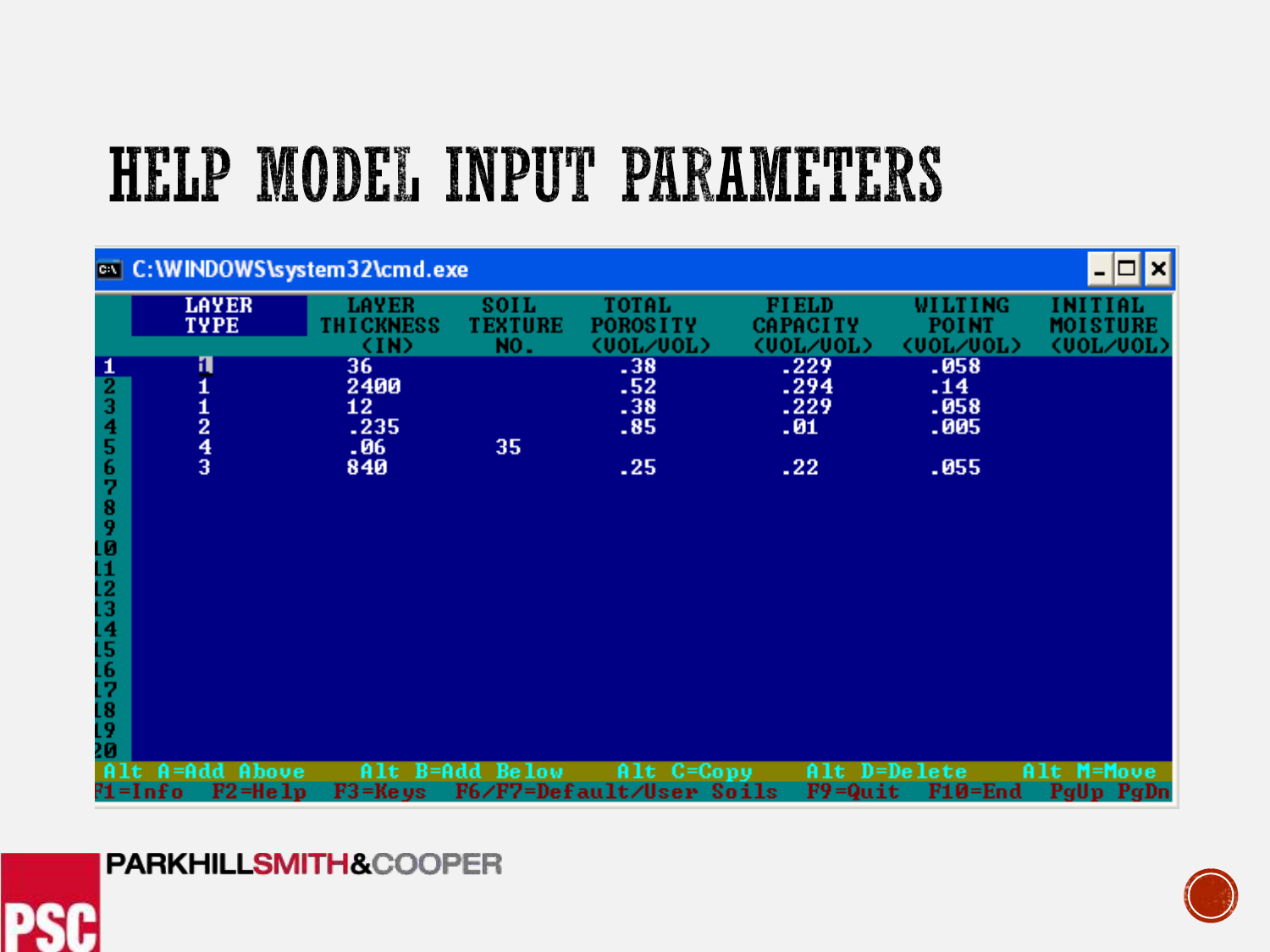|                                                          |                                           | ox C: \WINDOWS\system32\cmd.exe                                     |                                         |                                     |                                 |                                       | ×                                             |
|----------------------------------------------------------|-------------------------------------------|---------------------------------------------------------------------|-----------------------------------------|-------------------------------------|---------------------------------|---------------------------------------|-----------------------------------------------|
|                                                          | <b>LAYER</b><br><b>TYPE</b>               | SAT. HYD.<br><b>CONDUCTIVITY</b><br>(CM/SEC)                        | DRA I NAGE<br><b>LENGTH</b><br>(FT)     | <b>DRAIN</b><br><b>SLOPE</b><br>K2D | <b>LEACHATE</b><br>RECIRC.<br>œ | RECIRC.<br><b>LAYER</b><br>TO.<br>(#) | <b>SUBSURFACE</b><br><b>INFLOW</b><br>(IN/YR) |
| $\frac{1}{2}$ $\frac{1}{5}$ $\frac{1}{6}$<br>7<br>8<br>9 | $\frac{1}{2}$ $\frac{2}{3}$               | 10000001<br>.0002<br>.000001<br>1.4<br>.0000000000002<br>.000000002 | 100                                     | $\overline{2}$                      |                                 |                                       |                                               |
| 01234567<br>.8<br>9<br>lØ                                | $A = Add$<br>Above<br>$F2 = He1p$<br>nf o | Alt<br>$F3 = Keys$                                                  | B=Add Below<br>F6/F7=Default/User Soils | Alt C=Copy                          | $F9 = Quit$                     | Alt D=Delete<br>F10=End               | M=Move<br>A1t<br>PgUp PgDn                    |



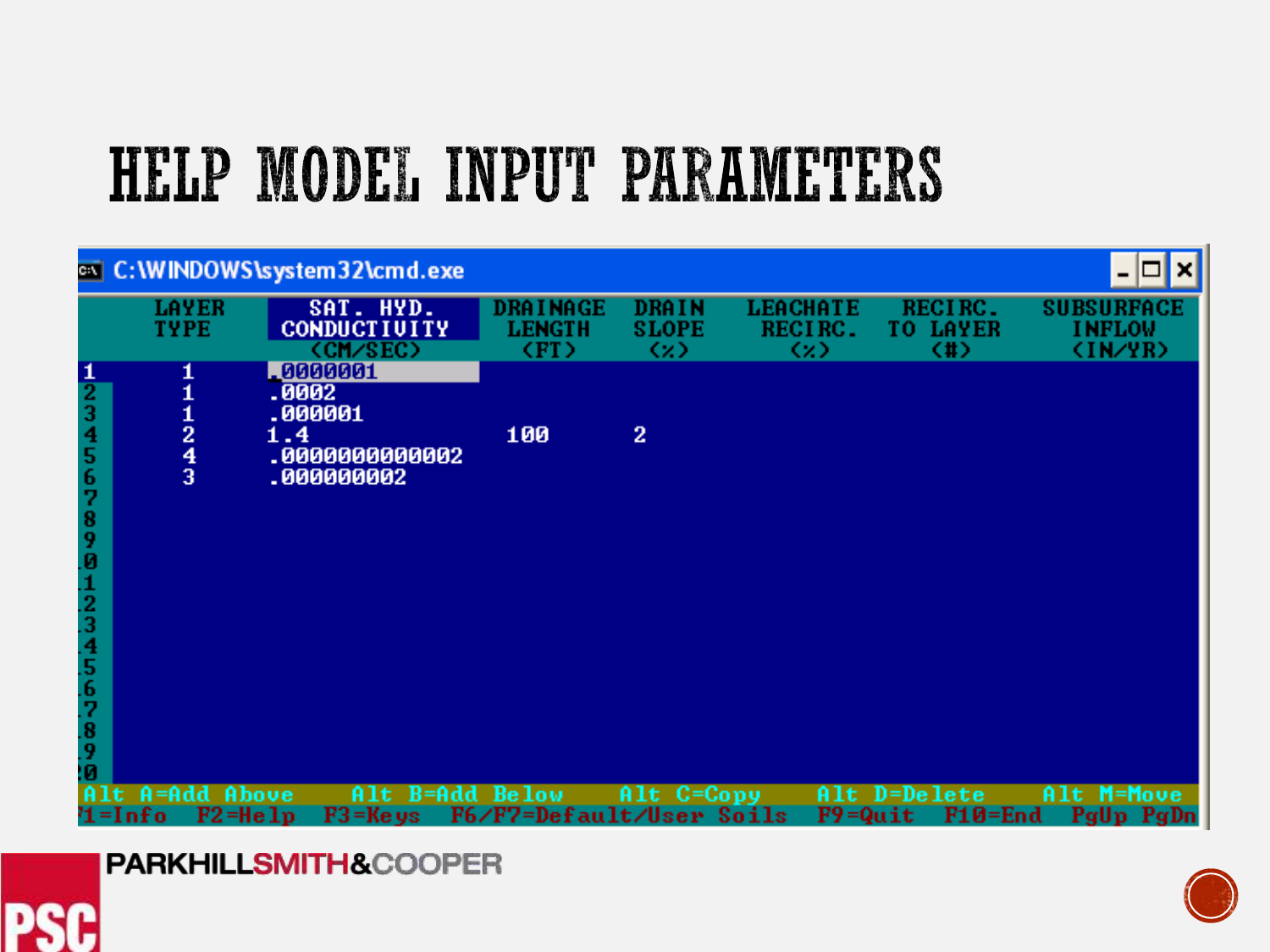



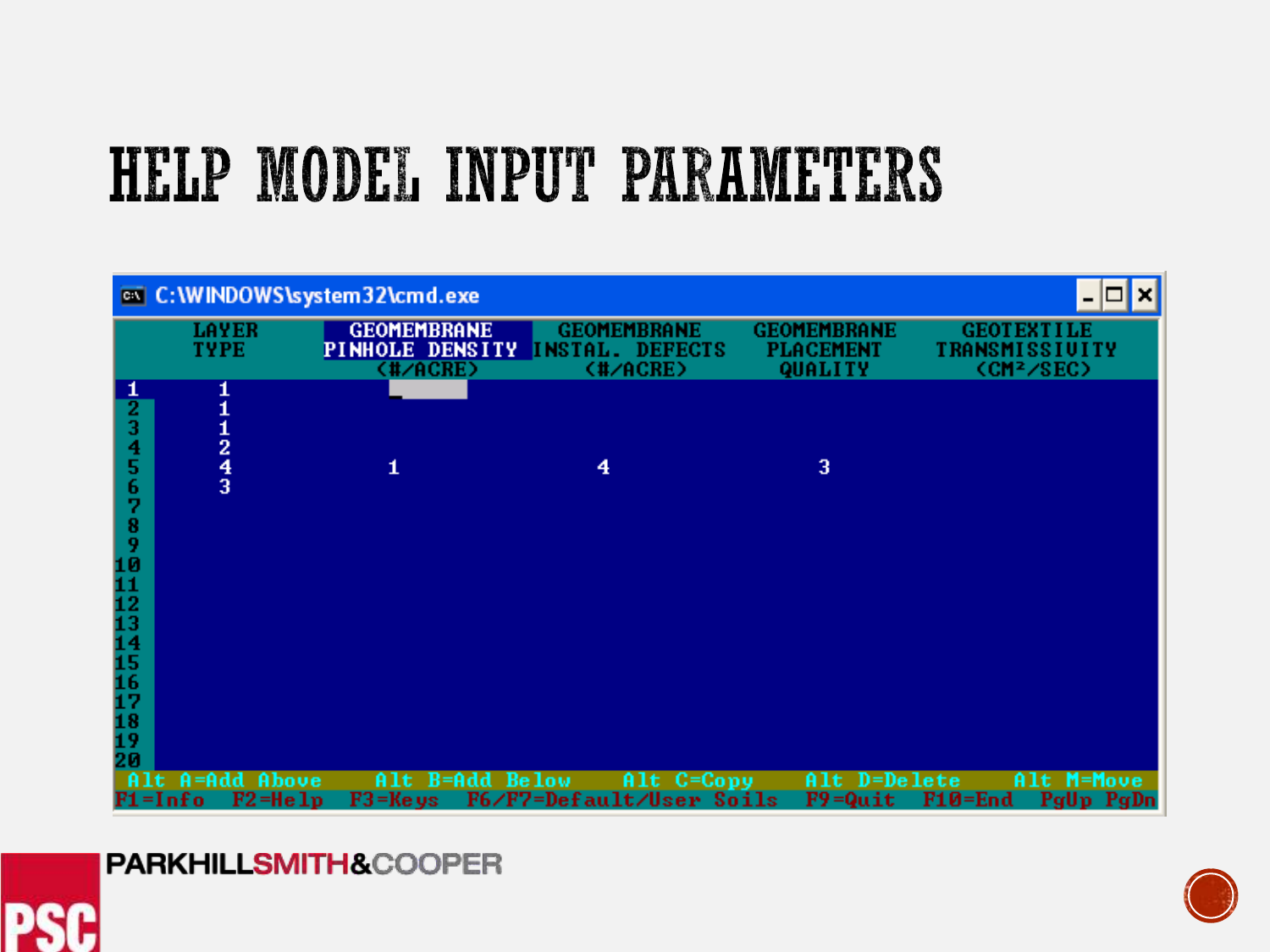

**PARKHILLSMITH&COOPER** 



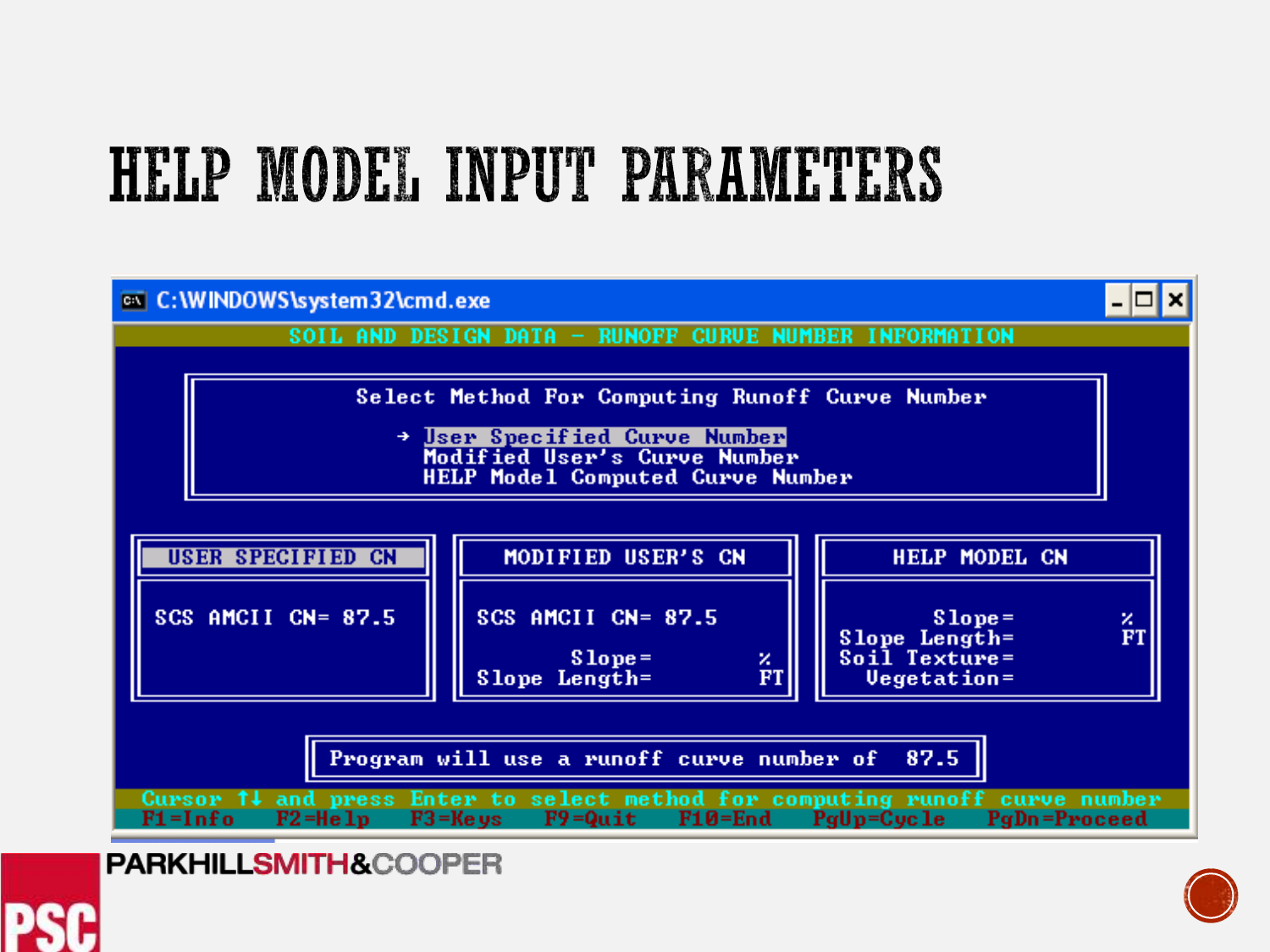

**PARKHILLSMITH&COOPER** 



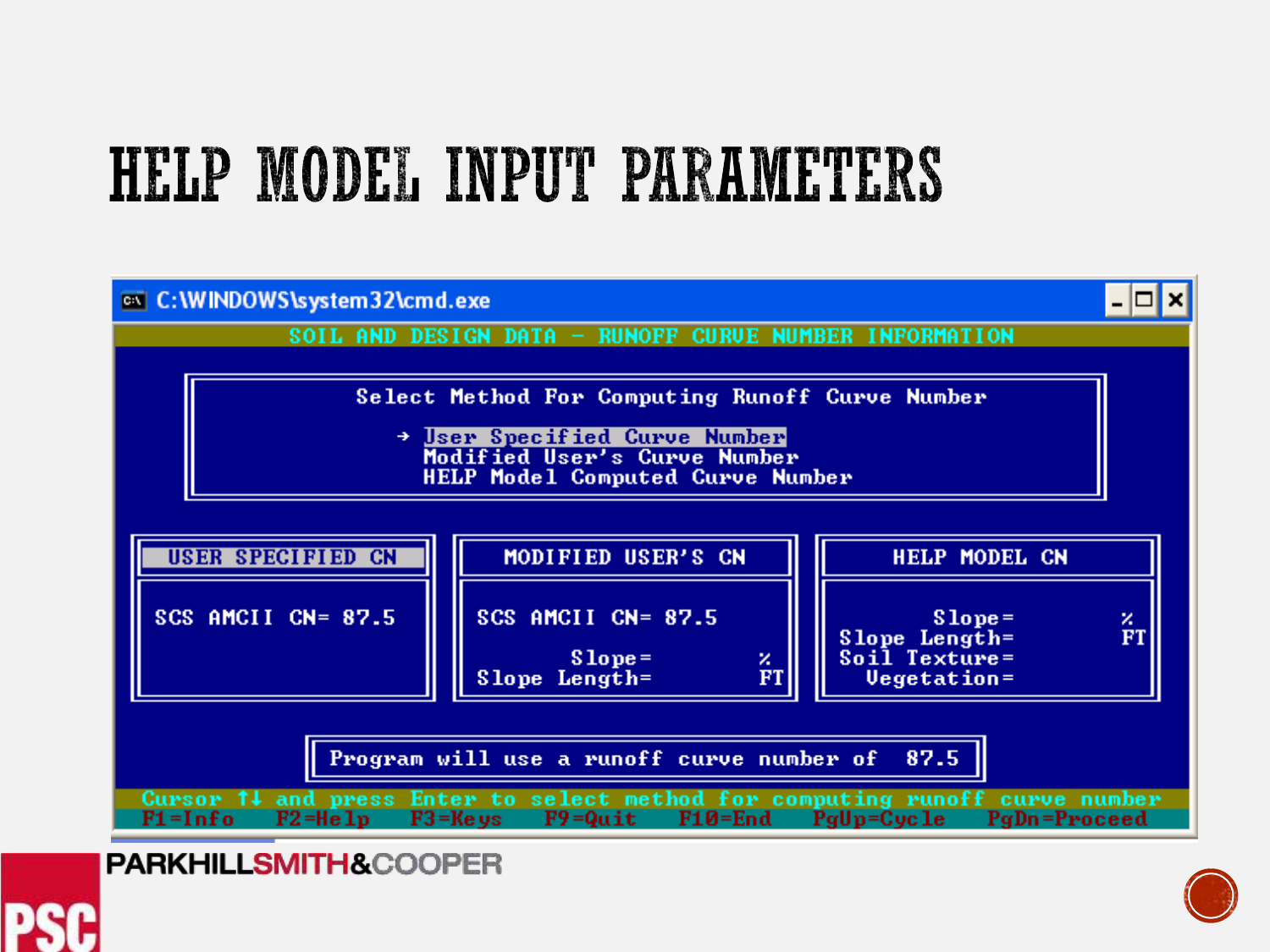# **CHALLENGES WITH HELP 3.07**

#### **Operational**

- DOS executable program
- Does not run in a Windows or iOS environment
- 16-bit program will not natively work with 64-bit systems (i.e., most Windows 7 and more recent systems)
- DOS emulator to install the HELP model
	- Windows virtual PC
	- DOSBox





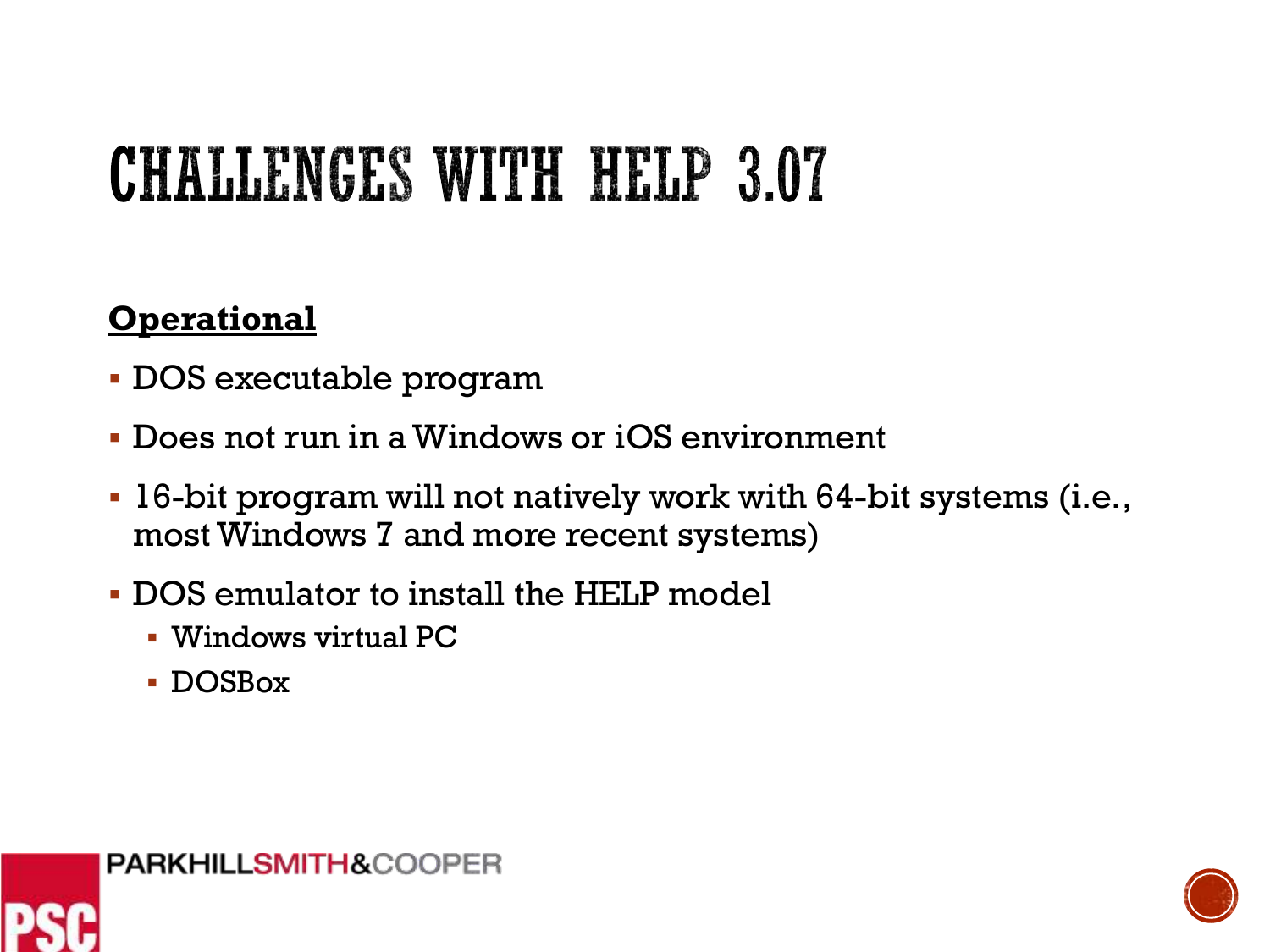# **CHALLENGES WITH HELP 3.07**

#### **Analytical**

- Default Weather Data only available for USA
- Default Weather Data limits to past 50 years of weather
- Considers vertical percolation through waste
- Overpredicts Leachate Generation



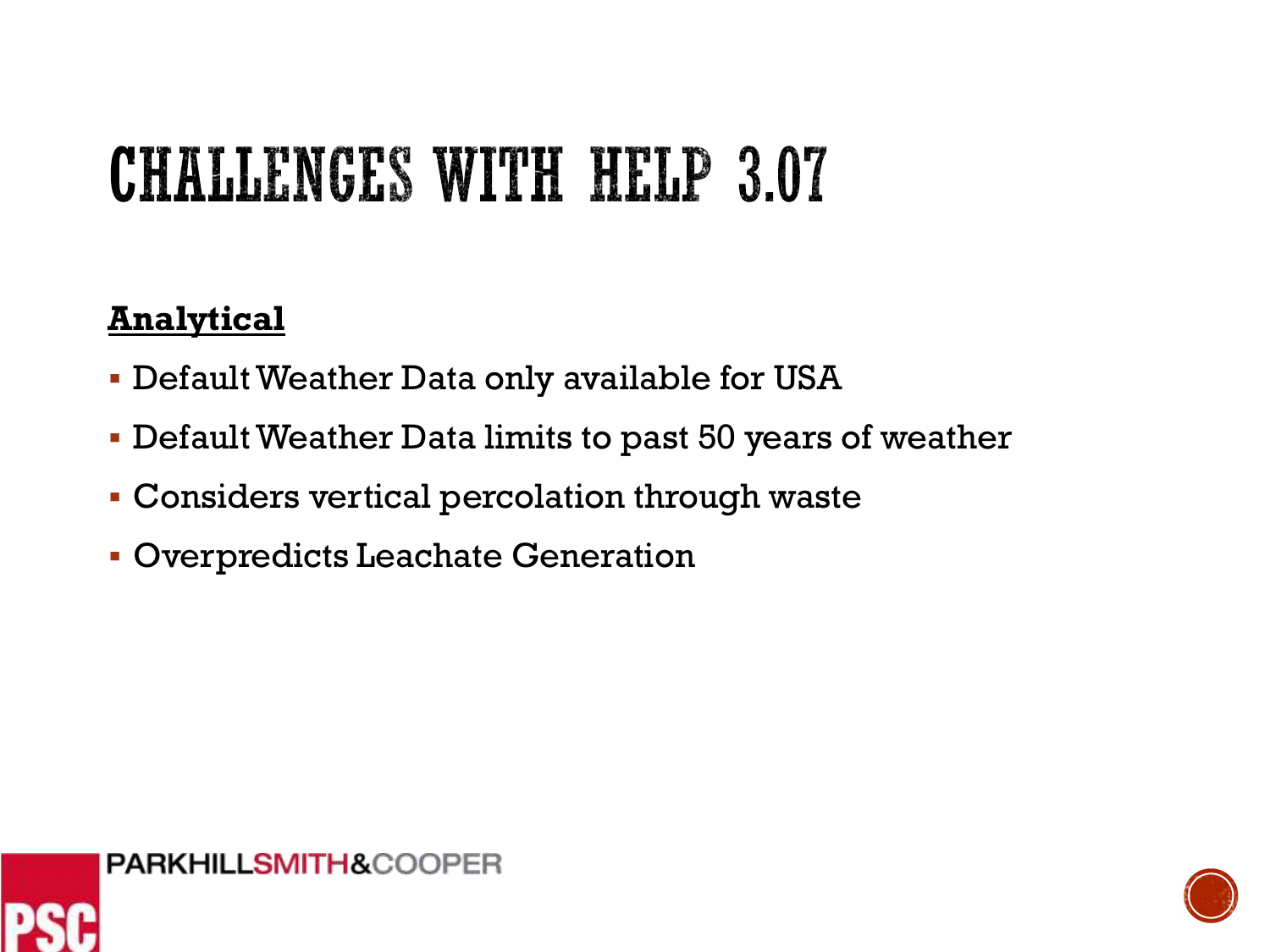### **CHALLENGES WITH HELP 3.07**

Leachate Generation vs Prediction





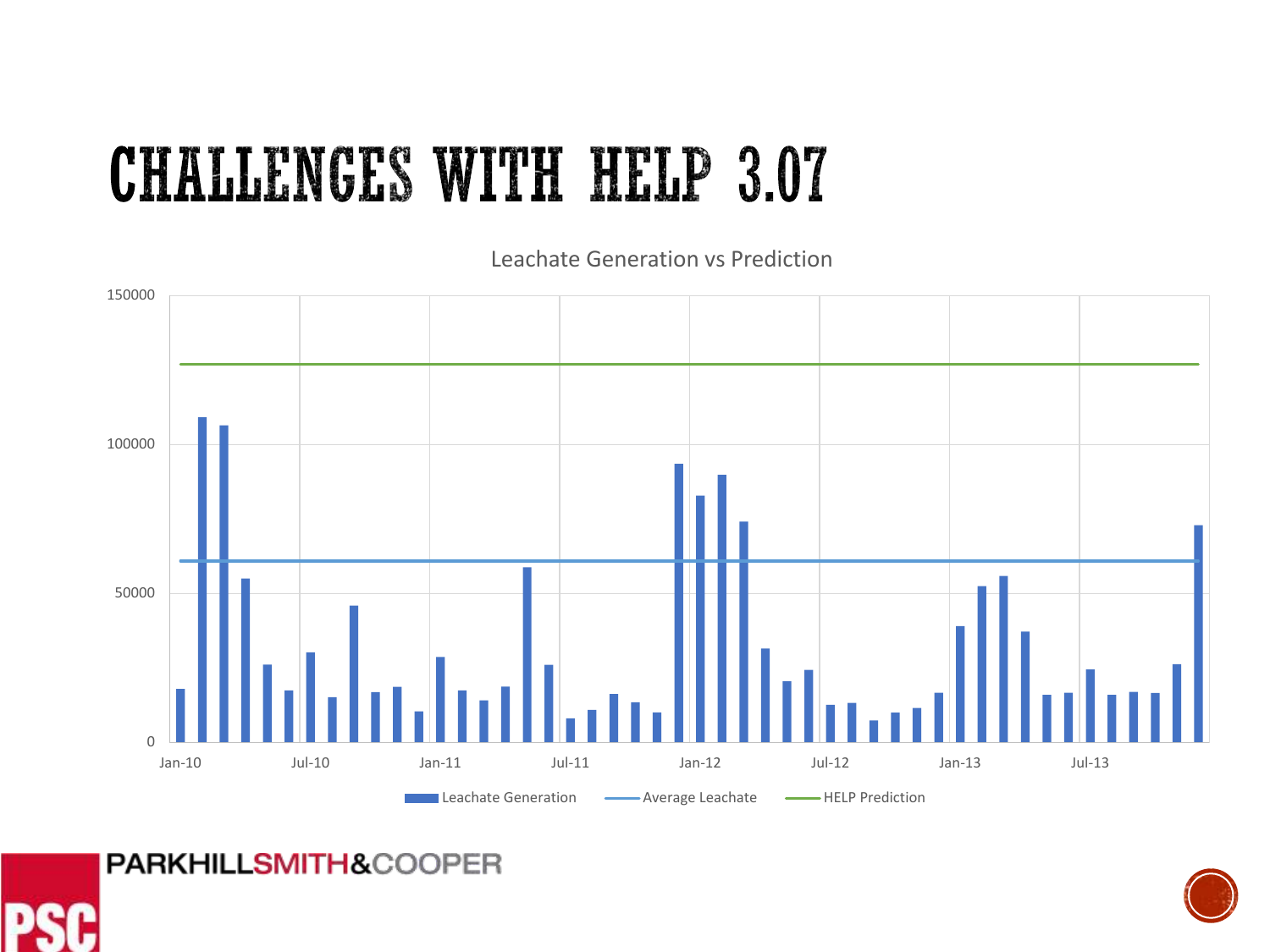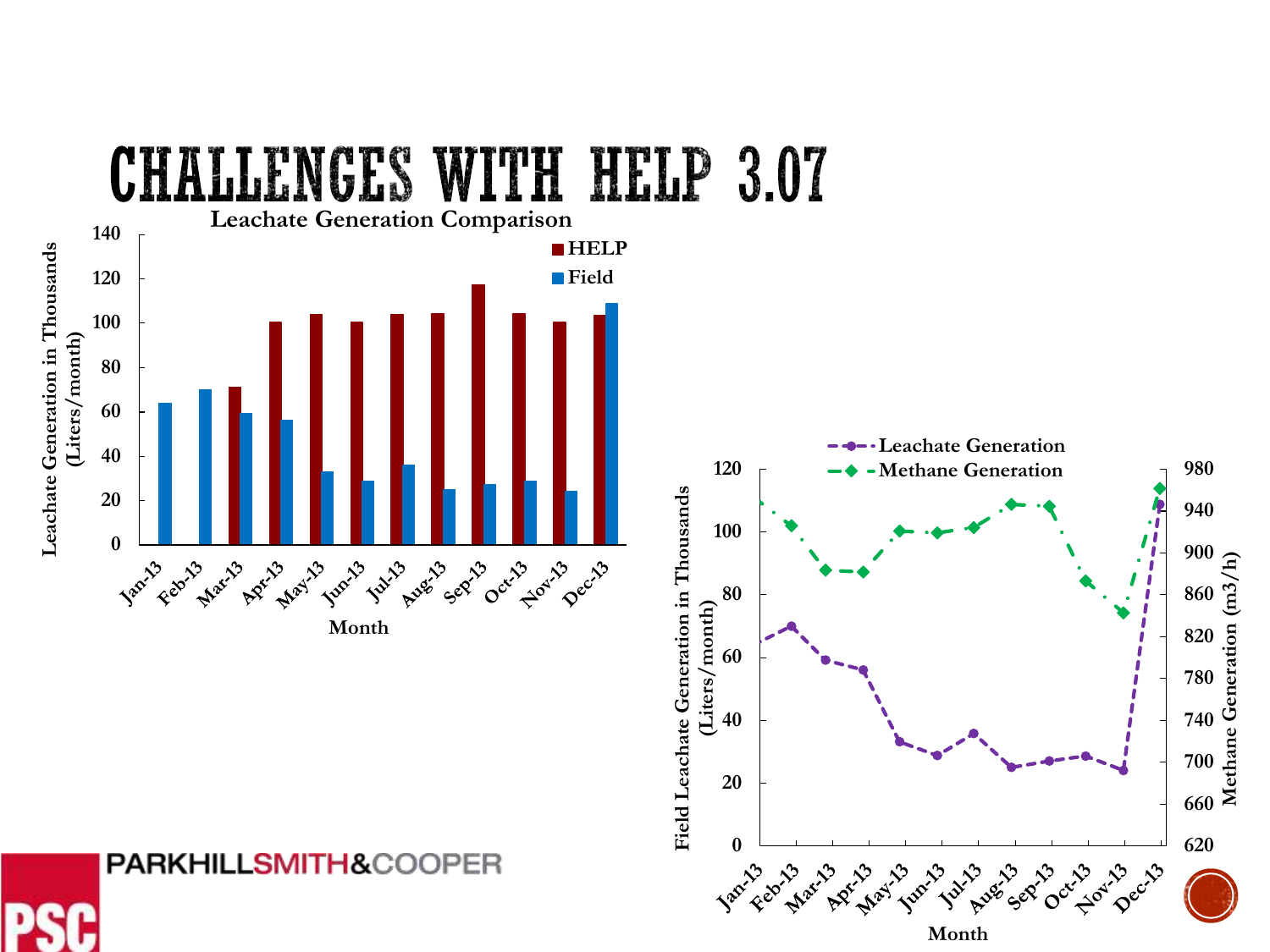#### Commercial versions:

 [Visual HELP](https://www.waterloohydrogeologic.com/visual-help/) – based on the HELP version 3.07, offers a Microsoft Windows [GUI](https://en.wikipedia.org/wiki/GUI) [to view and edit soil profiles and to generate weath](https://en.wikipedia.org/wiki/Microsoft_Windows)er





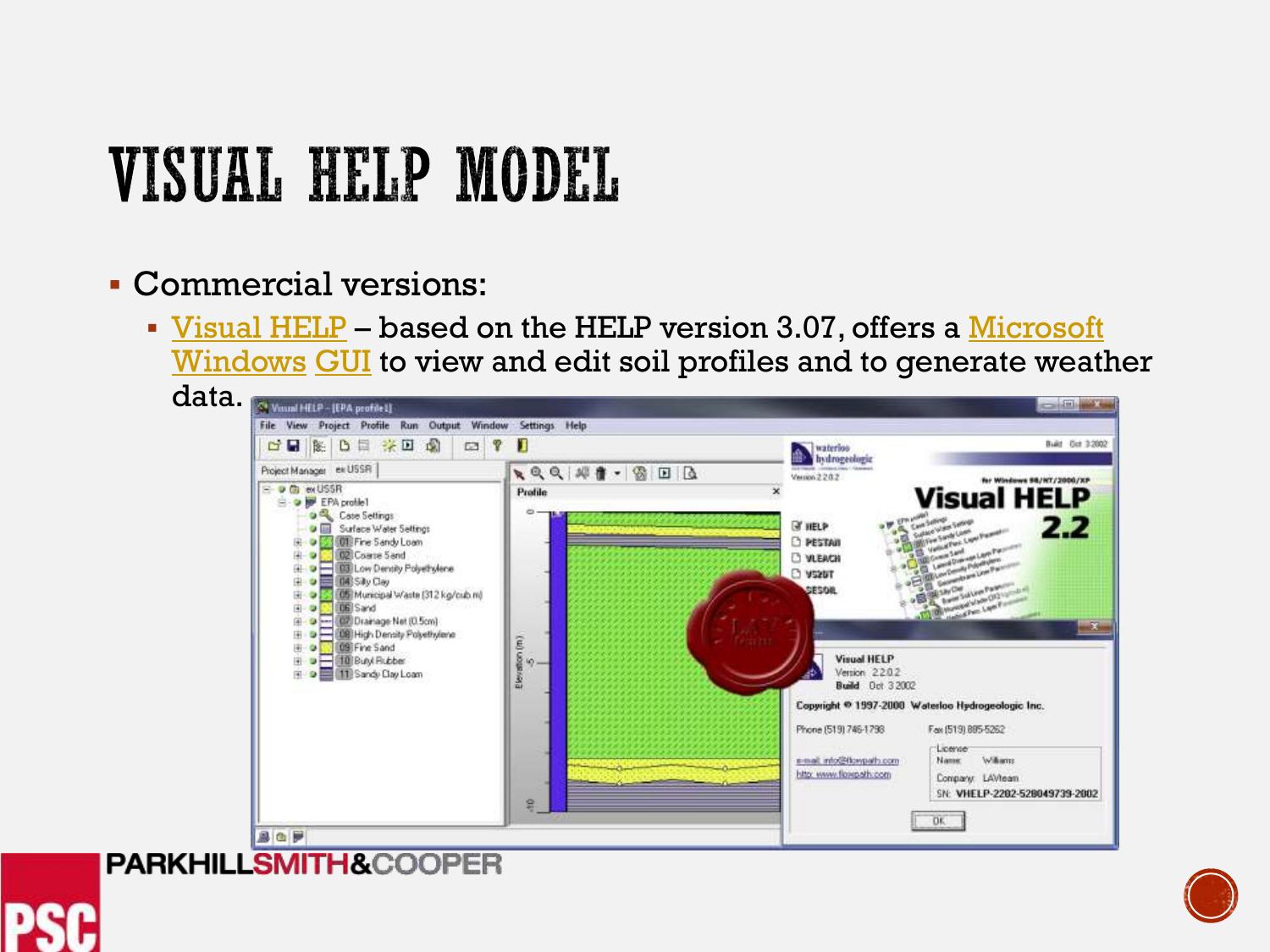- Commercial versions
- Developed by Waterloo Hydrologic Software
- Based on EPA's HELP 3.07
- Windows based



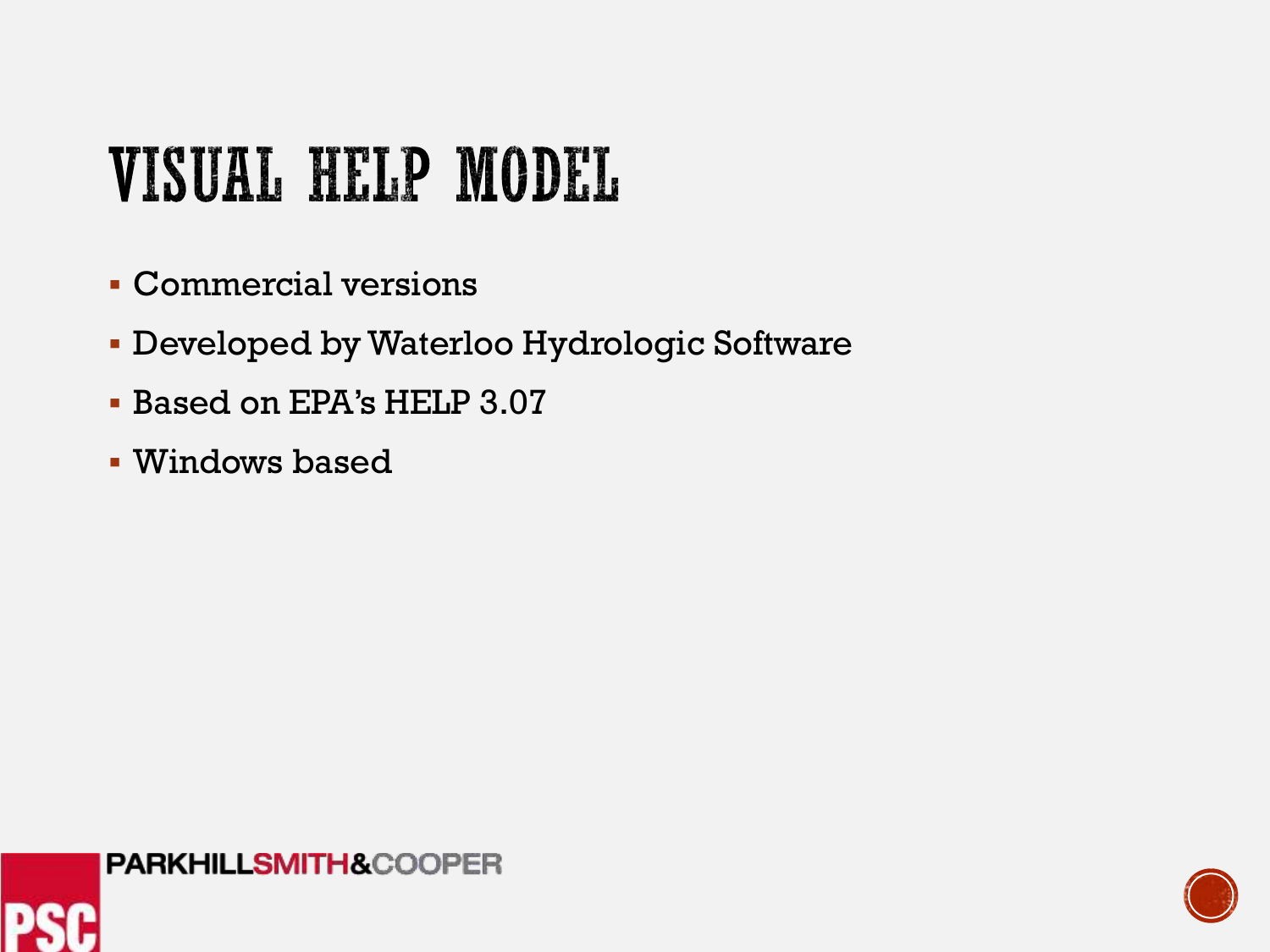- Advantages
	- Graphically create landfill profiles of the landfill
	- Built in International Weather Generator (GIS Based)
	- **Generate reports**

- Analyze model results using daily, monthly and yearly plots
- Built in landfill material database for 42 materials

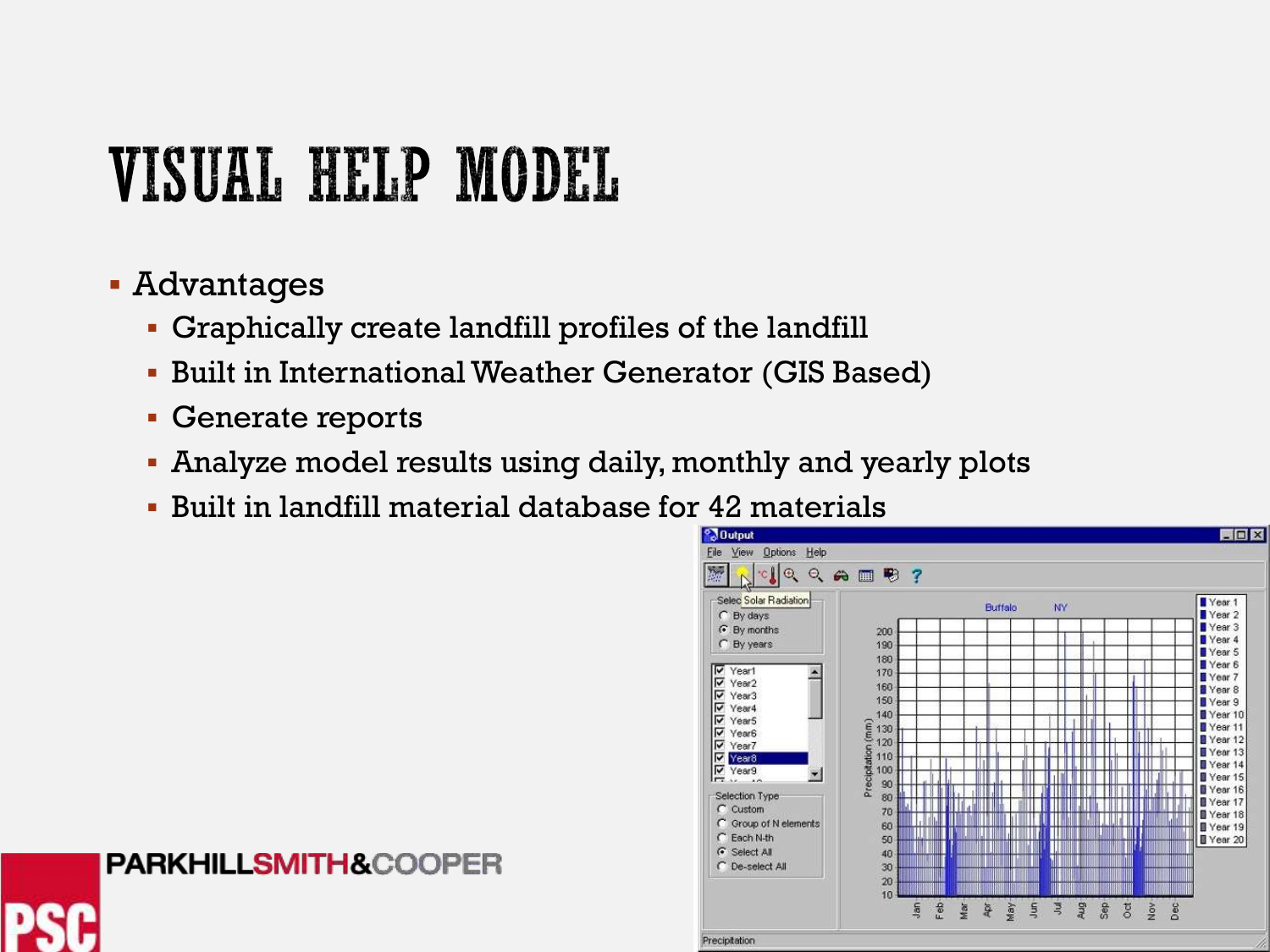- Advantages
	- Graphically create landfill profiles of the landfill
	- Built in International Weather Generator (GIS Based)
	- Generate reports
	- Analyze model results using daily, monthly and yearly plots
	- Built in landfill material database for 42 materials
- Disadvantages
	- Cost
	- US Weather Data
	- Validation
	- Accuracy



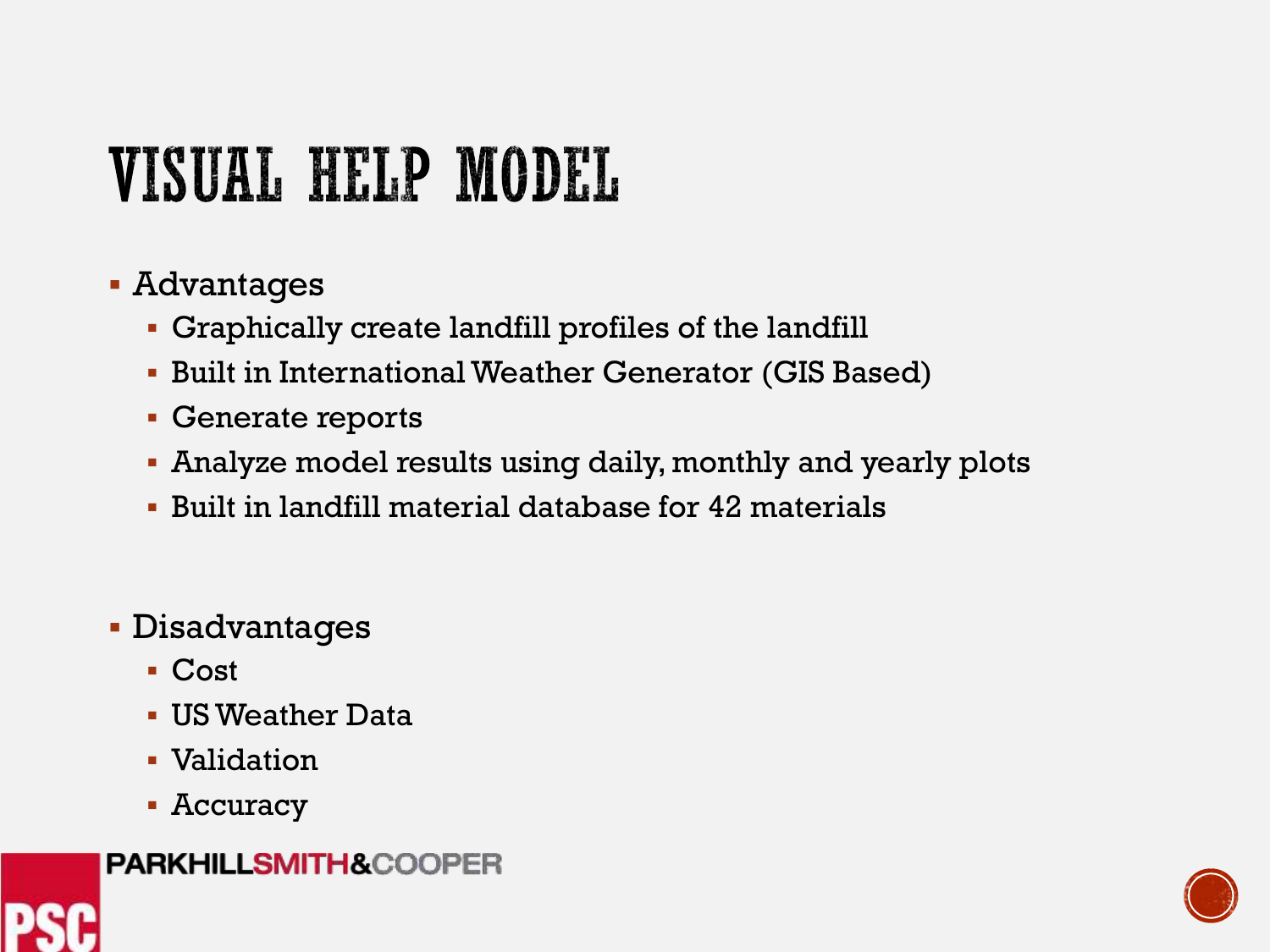# HELP 3.95D MODEL

• [HELP 3.95 D](https://www.geo.uni-hamburg.de/en/bodenkunde/service/help-model.html) – by Dr. Klaus Berger at the [University of Hamburg](https://en.wikipedia.org/wiki/University_of_Hamburg); offers a [Microsoft Windows](https://en.wikipedia.org/wiki/Microsoft_Windows) UI and includes the model HELP 3.07 and the enhanced model HELP 3.95 D.



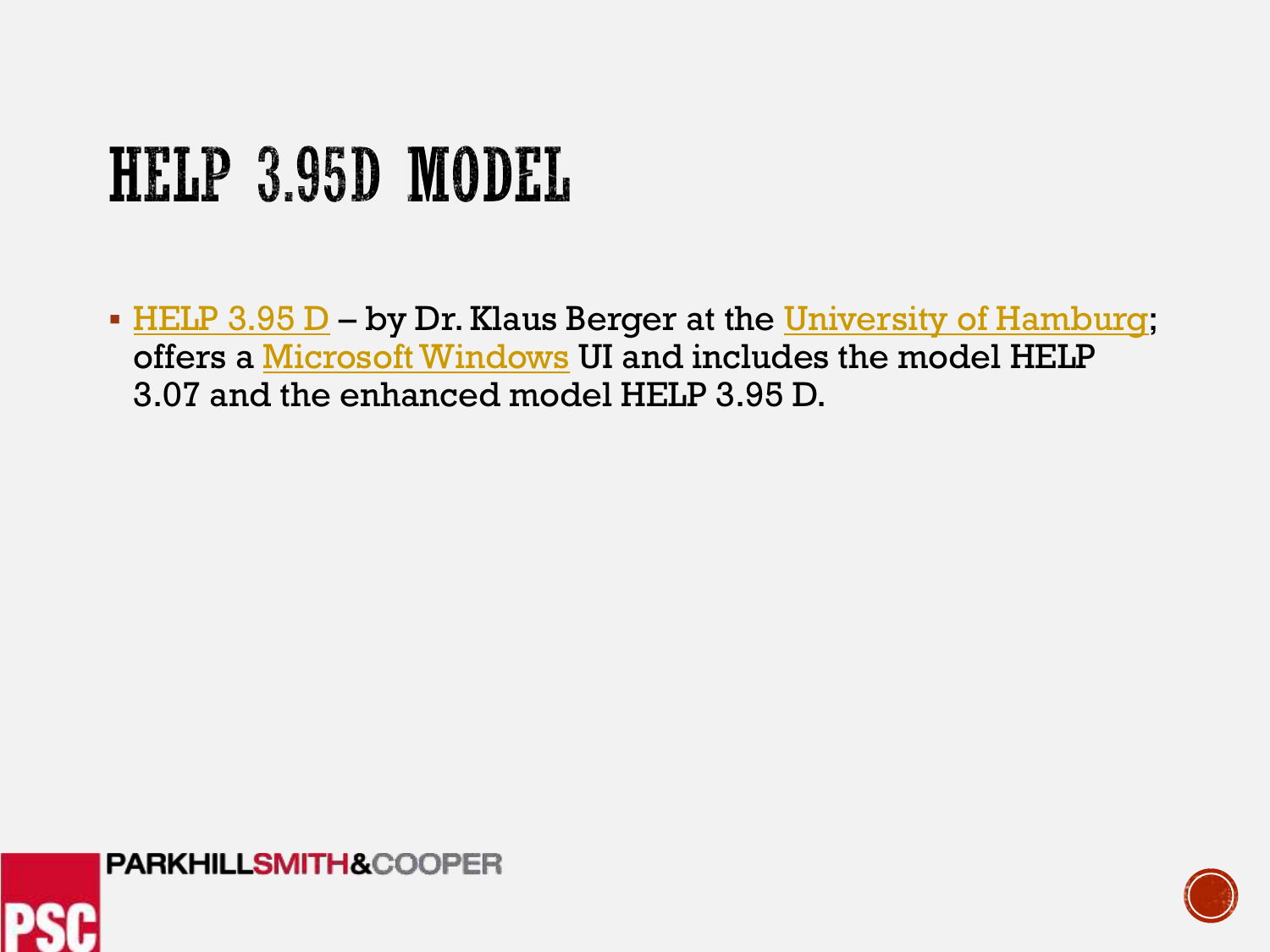# HELP 3.95D MODEL

- Advantages
	- Windows user interface
	- Executable in Windows 7 and 8 (32-bit and 64-bit; except maybe for the starter editions) and Windows 10
	- Online help and User Guide in English and in German
	- Additional daily weather data and Evapotranspiration can be synthetically generated for selected locations in Germany
	- US and German soil textures
	- The model HELP 3.95 D outputs daily, monthly and yearly results as tables in separate text (ASCII) files
- Disadvantages
	- Cost
	- Accuracy
	- **Example 1 Limited to US and German data**
- **PARKHILLSMITH&COOPER**



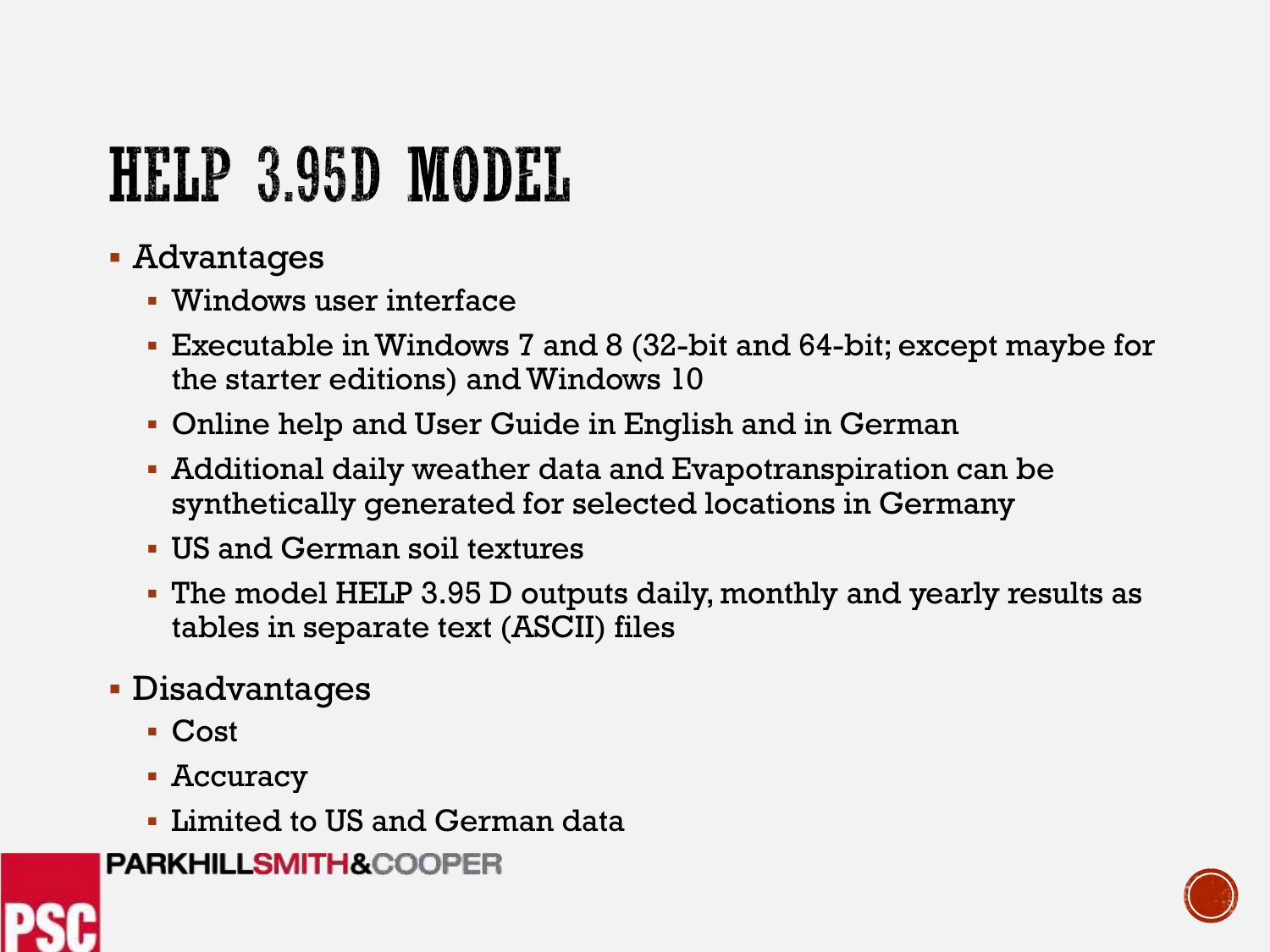**PSC** 

|                     | ₩EPA<br><b>HELP Model</b>                                                                                                                                                                                                                                                                                                                                                                           | Hydrologic Evaluation of Landfill Performance Model                                                                                                                                                                                                                                                       | Import v3.07                                                                                                                    | <b>Reset All</b>                               | Run HELP Mode<br>Evaluate                           |
|---------------------|-----------------------------------------------------------------------------------------------------------------------------------------------------------------------------------------------------------------------------------------------------------------------------------------------------------------------------------------------------------------------------------------------------|-----------------------------------------------------------------------------------------------------------------------------------------------------------------------------------------------------------------------------------------------------------------------------------------------------------|---------------------------------------------------------------------------------------------------------------------------------|------------------------------------------------|-----------------------------------------------------|
| <b>PARKHILLSMIT</b> | <b>General Information</b><br>Landfill<br><b>Title</b><br><b>Address</b><br>Latitude<br><b>Years of Simulation</b><br>4<br><b>Units</b><br>U.S. standard -<br>Weather<br>Import New Data<br>Data Type<br>Precipitation<br>Import<br><b>Temperature</b><br><b>Solar Radiation</b><br>Import<br><b>Landfill Parameters</b><br>Import<br><b>Runoff Curve Number</b><br>HELP will use the curve number: | Edit<br>Main St<br><b>NASHVILLE</b><br><b>TN</b><br>$36.12$ (degrees)<br><b>Landfill Area (acres)</b><br>% Subject to Runoff<br>Import<br>Status Years of Data<br>$\odot$<br>30<br>$\odot$<br>30<br>$\odot$<br>30<br>$\odot$<br>$\cdots$<br>[wind speed and humidity]<br>$\overline{\phantom{a}}$<br>82.2 | Soil & Design<br>Reset<br>$\mathbf{1}$<br>2<br>12<br>100 %<br>Edit<br>Edit<br>Edit<br>Edit<br><b>Edit Data</b><br>Data entered? | Layer to be specified<br>Layer to be specified | <b>Add/Insert New Layers</b><br>Reset<br>■●■<br>口も図 |
|                     | <b>Dashboard</b><br>About                                                                                                                                                                                                                                                                                                                                                                           | $\bigoplus$<br>Main Menu                                                                                                                                                                                                                                                                                  |                                                                                                                                 |                                                |                                                     |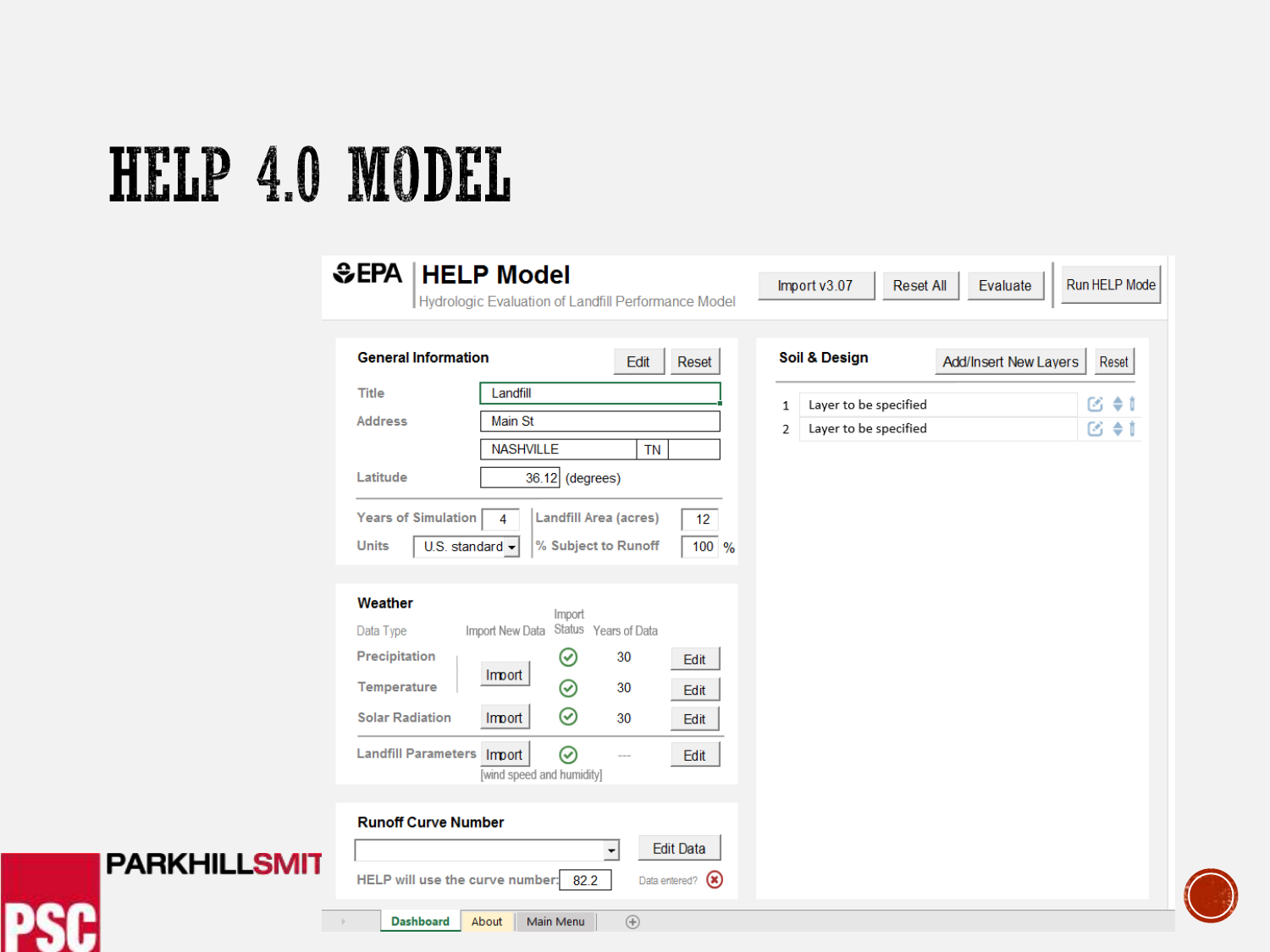| <b>General Information</b>                                                                              | Reset<br>Edit                                                                                                                                                                                                    | Soil & Design<br>Add/Insert New Lavers                                                           | Reset                       | Soil & Design                                                                                                                                                                                                                                                                                                                                                                          |                                                                                                                                                        |
|---------------------------------------------------------------------------------------------------------|------------------------------------------------------------------------------------------------------------------------------------------------------------------------------------------------------------------|--------------------------------------------------------------------------------------------------|-----------------------------|----------------------------------------------------------------------------------------------------------------------------------------------------------------------------------------------------------------------------------------------------------------------------------------------------------------------------------------------------------------------------------------|--------------------------------------------------------------------------------------------------------------------------------------------------------|
| Title<br>Address<br>Latitude                                                                            | Landfill<br>Main St<br>NASHVILLE<br>TN<br>36.12 (degrees)                                                                                                                                                        | Layer to be specified<br>Layer to be specified<br>Layer to be specified<br>Layer to be specified | 6001<br>区 01<br>0501<br>166 | Layer category<br>Waste<br>Layer description<br>Municipal Solid Waste (MSW) (900 pcy)                                                                                                                                                                                                                                                                                                  | Layer No. 1<br><sup>(4</sup> Standard HELP layer<br>$\bullet$<br>C Previously saved custom layer<br>r New custom layer                                 |
| Years of Simulation<br>Units<br>Weather<br>Data Type<br>Precipitation<br>Temperature<br>Solar Radiation | Landfill Area (acres)<br>$\Delta$<br>12<br>% Subject to Runoff<br>U.S. standard -<br>$100 - \frac{m}{20}$<br>Import<br>Import New Data Status Years of Data<br>30<br>✅<br>Edit<br>Import<br>Ø<br>30<br>Edit<br>☺ | 5<br>6                                                                                           | 0.41<br>$\alpha$ of         | Municipal Solid Waste (MSW) (900 pcv)<br>Layer type<br>MSW with Channeling<br>High-Density Electric Plant Coal Fly Ash<br>Layer thickness<br>High-Density MSW Fly Ash<br>Total porosity (volvingh-Density Copper Slag<br>0.292<br>Field capacity (vol/vol)<br>0.077<br>Willing point (vol/vol)<br>Initial moisfure (vol/vol)<br>1.00E-03<br>Saturated hydrautic<br>conductivity (cm/s) | High-Density Electric Plant Coal Bottom Ash<br>Drainage slope (%)<br>Leachaile recirculation (%)<br>Recirculation to layer<br>Subsurface inflow (in/y) |
| Landfill Parameters<br><b>Runoff Curve Number</b>                                                       | 30<br>Import<br>Edit<br>⊙<br>Irrport<br>Edit<br><b>Service</b><br>lwind speed and humidity]                                                                                                                      |                                                                                                  |                             |                                                                                                                                                                                                                                                                                                                                                                                        | Cancel<br>Reset<br>Submit                                                                                                                              |

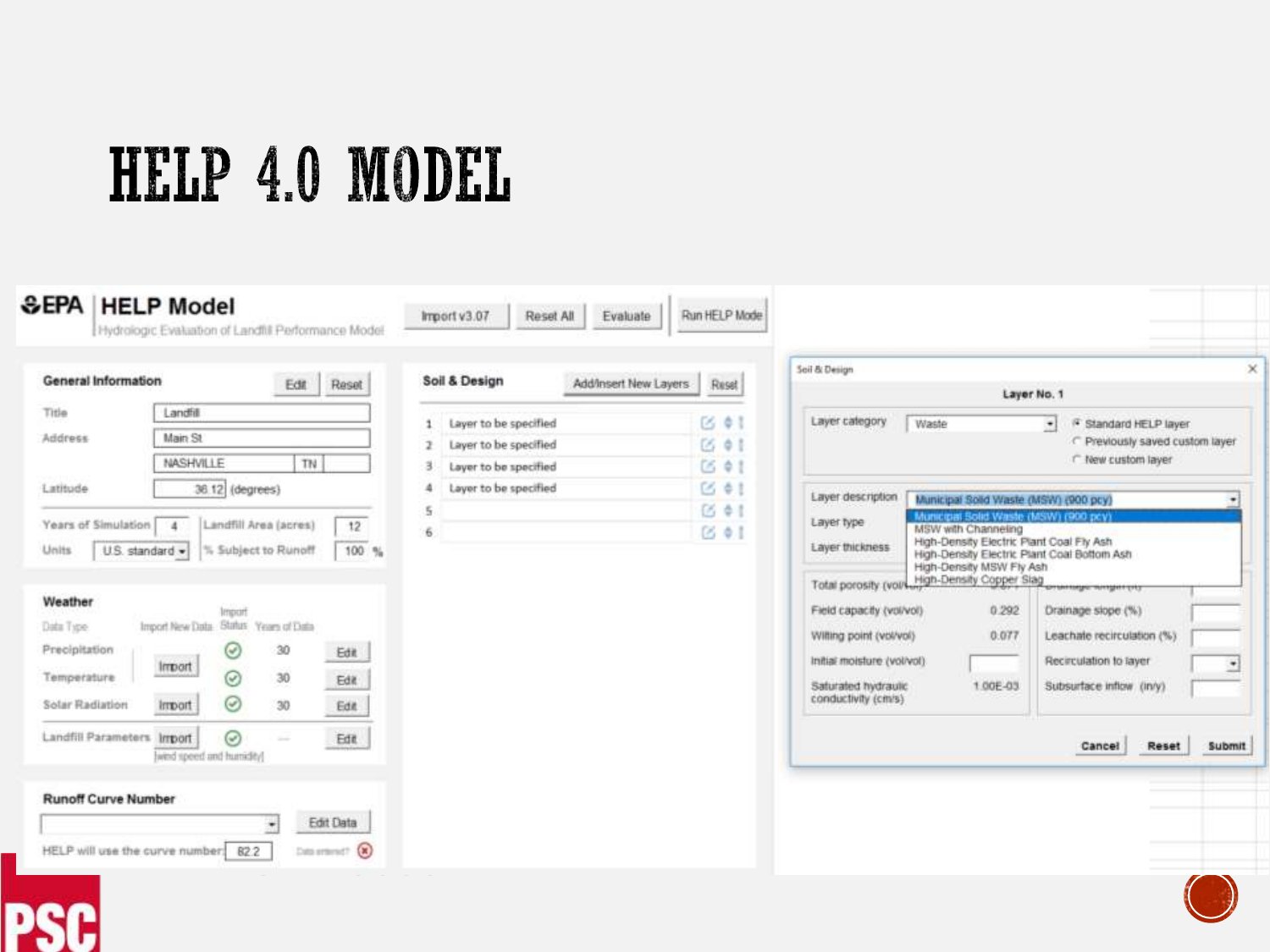#### **Precipitation Data for NASHVILLE, TENNESSEE**

**Return to Main Dashboard** 

| Year         |              |                |                |                | Daily Rainfall (inches) |              |             |                |                |              | Row            |
|--------------|--------------|----------------|----------------|----------------|-------------------------|--------------|-------------|----------------|----------------|--------------|----------------|
| 1            | $\mathbf 0$  | $\mathbf{0}$   | $\mathbf 0$    | $\mathbf{0}$   | $\bf{0}$                | 0.2          | $\mathbf 0$ | $\mathbf 0$    | $\bf{0}$       | 0            | 1              |
| $\mathbf{1}$ | 0.17         | 0.02           | $\overline{0}$ | 0              | 0                       | 0            | 0.01        | $\overline{0}$ | $\overline{0}$ | 0.5          | $\overline{2}$ |
| 1            | 0.52         | 0.19           | 0.54           | $\mathbf 0$    | 0                       | 0            | 0           | 0.12           | $\mathbf{0}$   | $\mathbf{0}$ | 3              |
| $\mathbf{1}$ | 0.02         | 0              | $\mathbf{0}$   | 0.22           | $\mathbf 0$             | 0            | 0           | $\bf{0}$       | 0.1            | 0.39         | 4              |
| $\mathbf{1}$ | 0.2          | 0.26           | 0.44           | 0              | 0.02                    | 0            | 0.18        | 0.11           | 1.15           | 0.04         | 5              |
| $\mathbf{1}$ | 0.5          | 0              | 0.62           | 0              | 0.02                    | 0            | 0           | 0.57           | 0.07           | $\bf{0}$     | 6              |
| $\mathbf{1}$ | 0.86         | $\bf{0}$       | 0.2            | 0              | 0                       | 0            | 0.35        | 0              | $\mathbf 0$    | 0.06         | 7              |
| $\mathbf{1}$ | 0            | 0.02           | 0              | 0              | $\bf{0}$                | 0            | 0.52        | 0.99           | 0.05           | 0            | 8              |
| 1            | $\mathbf{0}$ | 0              | 0              | $\mathbf{0}$   | 0                       | 0            | 0           | $\mathbf 0$    | $\mathbf 0$    | 0            | 9              |
| $\mathbf{1}$ | 0.36         | 0              | 0              | 0.14           | 0                       | 0.02         | 0           | $\bf{0}$       | 0.01           | $\mathbf 0$  | 10             |
| $\mathbf{1}$ | $\bf{0}$     | 0              | 0              | 0.39           | 0.12                    | 0            | 0           | 0.39           | 0.03           | 0.11         | 11             |
| $\mathbf{1}$ | 0.55         | 0              | 0              | 0              | 0                       | 0            | 0.05        | 0              | 0              | 0            | 12             |
| $\mathbf{1}$ | $\mathbf{0}$ | $\mathbf 0$    | 0              | $\mathbf 0$    | $\mathbf 0$             | 0            | 0           | $\mathbf 0$    | $\mathbf{0}$   | 0.96         | 13             |
| $\mathbf{1}$ | 0.12         | $\mathbf{0}$   | 0              | 0              | $\mathbf{0}$            | $\mathbf{0}$ | 0           | $\mathbf{0}$   | 0.06           | 0            | 14             |
| $\mathbf{1}$ | 0.36         | 0.22           | 0              | 0              | 0.74                    | 0.19         | 0.05        | 0.71           | $\mathbf 0$    | 0            | 15             |
| $\mathbf{1}$ | 0            | $\bf{0}$       | 0              | 0.22           | 1.08                    | 0            | 0           | $\mathbf 0$    | $\mathbf{0}$   | 0            | 16             |
| $\mathbf{1}$ | 0            | 0.63           | $\overline{0}$ | 0              | 0.31                    | 0.57         | 0.2         | 0.37           | 0.4            | 0            | 17             |
| 1            | $\mathbf 0$  | 0              | 0.46           | 0              | 0                       | 0            | 0           | 0.02           | 0.09           | O            | 18             |
| 1            | 0.18         | $\mathbf 0$    | 0.13           | 0              | 0                       | 0            | 0           | 0.23           | 0.09           | 0.2          | 19             |
| 1            | 0.05         | 0.58           | 0              | 0.18           | 0                       | 0.02         | 0.24        | $\mathbf 0$    | 0.08           | 0            | 20             |
| $\mathbf{1}$ | 0.04         | 0              | $\overline{0}$ | 0.01           | 0.1                     | 0.06         | 0.02        | 0.04           | $\mathbf 0$    | 0.17         | 21             |
| $\mathbf{1}$ | 0.39         | $\mathbf{1}$   | 0.29           | 0              | 0                       | 0.16         | 0.27        | 0.09           | $\mathbf 0$    | 0            | 22             |
| 1            | 0.08         | 0.47           | 0              | $\mathbf 0$    | 0                       | 0            | 0           | $\bf{0}$       | 0              | 0            | 23             |
| 1            | 0            | 1.8            | 0              | 0              | $\bf{0}$                | 0            | 0           | 1.22           | 0              | 0            | 24             |
| 1            | $\mathbf 0$  | 0              | 0              | 0              | 0                       | 0            | 0           | 0              | $\mathbf 0$    | 0.13         | 25             |
| $\mathbf{1}$ | 0.14         | 0              | 0              | 0              | 0                       | 0            | 0           | 0              | 0              | 0.45         | 26             |
| $\mathbf{1}$ | 0.04         | 0              | 0              | 2.57           | 0                       | 0            | 0           | 0              | 0.18           | 1.19         | 27             |
| $\mathbf{1}$ | 0            | $\mathbf 0$    | 0              | 0              | 0                       | 0.69         | 0.6         | 0              | 0.49           | 0.05         | 28             |
| $\mathbf{1}$ | $\mathbf{0}$ | $\bf{0}$       | 0              | $\overline{0}$ | 0.12                    | 0            | 0           | 0.01           | $\mathbf{0}$   | 0            | 29             |
| 1            | 0            | 0              | 0              | 0.68           | 0                       | 0            | 0           | 0              | $\mathbf 0$    | $\mathbf 0$  | 30             |
| $\mathbf{1}$ | 0            | 0              | 0              | 0              | 0                       | 0            | 0           | 0              | $\mathbf 0$    | 0.34         | 31             |
| 1            | $\mathbf 0$  | $\overline{0}$ | 0              | 0              | $\mathbf 0$             | $\mathbf 0$  | 0           | 0.62           | $\mathbf 0$    | 0            | 32             |

| <b>Monthly Rainfall</b> | Average |
|-------------------------|---------|
|                         | (in)    |
| January                 | 3.85    |
| February                | 4.96    |
| March                   | 3.83    |
| April                   | 3.81    |
| May                     | 2.63    |
| June                    | 4.23    |
| July                    | 5.16    |
| August                  | 3.31    |
| September               | 3.09    |
| October                 | 1.94    |
| November                | 2.76    |
| December                | 4.86    |
| Average Annual          | 52.2    |



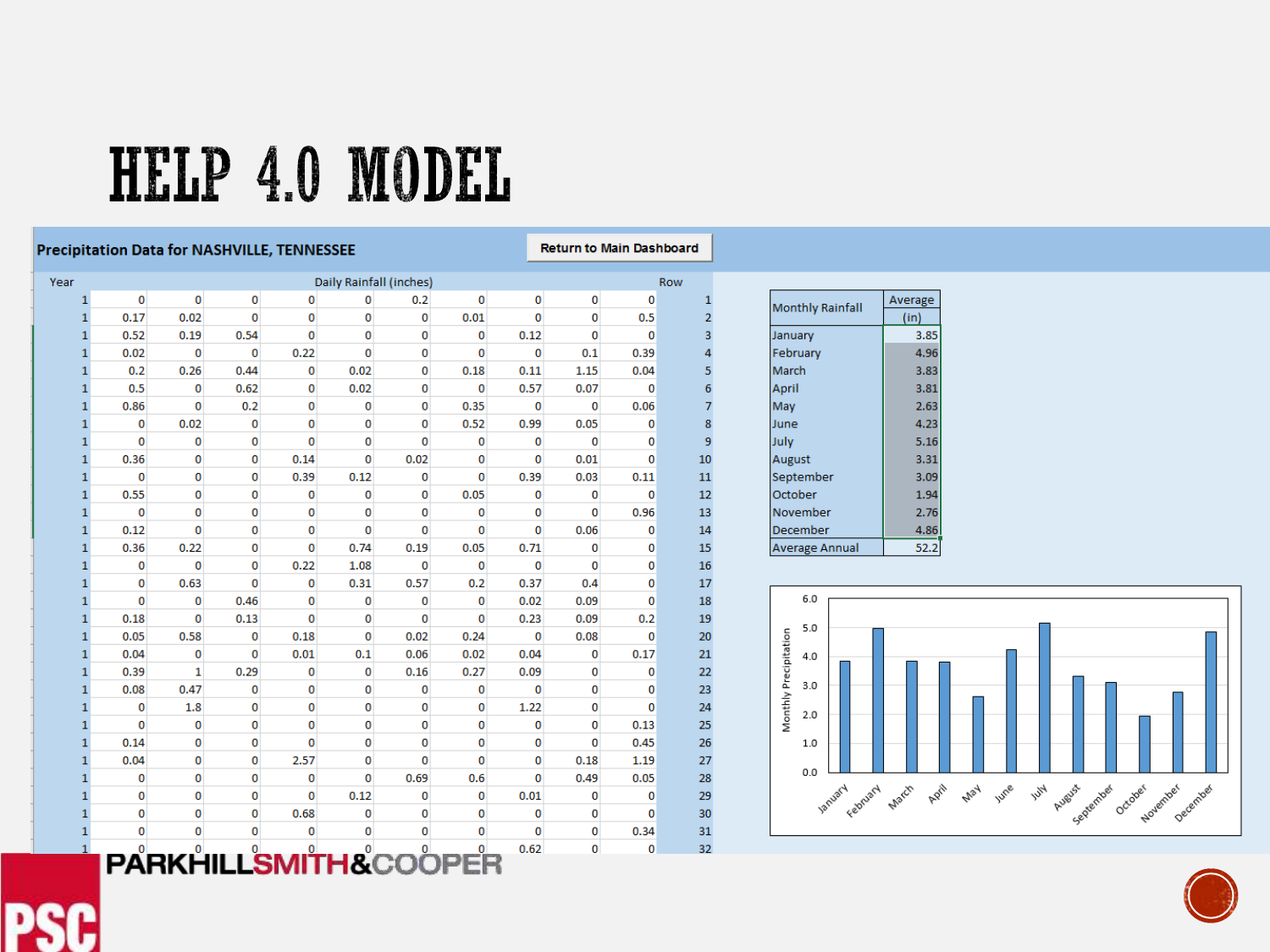- Advantages
	- Windows user interface
	- Executable in Windows 7 and 8 (32-bit and 64-bit; except maybe for the starter editions) and Windows 10
	- Weather Data can be directly imported from NOAA
- Disadvantages
	- Validation
	- Accuracy
	- US Weather Data